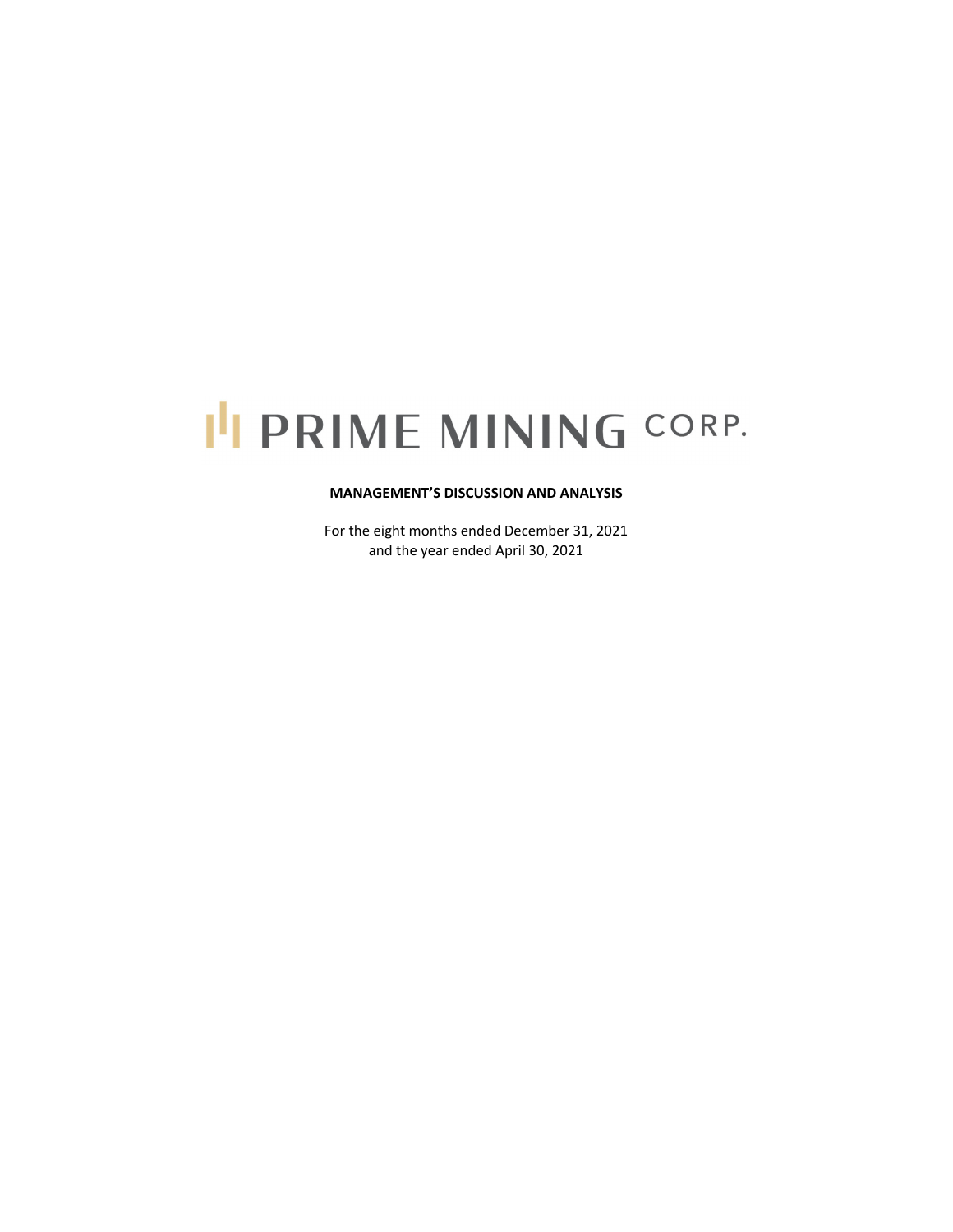*The following is management's discussion and analysis ("MD&A") of Prime Mining Corp. together with its wholly* owned subsidiaries (the "Company" or "Prime"), is prepared as of March 29, 2022, and relates to the financial condition and results of operations for the eight months ended December 31, 2021 and the year ended April 30, 2021. Past performance may not be indicative of future performance. This MD&A should be read in conjunction with the *audited consolidated financial statements ("consolidated financial statements") and related notes for the eight* months ended December 31, 2021 and year ended April 30, 2021, which have been prepared in accordance with *International Financial Reporting Standards as issued by the International Accounting Standards Board ("IFRS").* 

During the eight months ended December 31, 2021, the Company changed its fiscal year end from April 30 to *December 31. The Company's transition period is the eight months ended December 31, 2021. The comparative period is the twelve months ended April 30, 2021.* 

The three months ended January 31, 2021 is also referred to as "prior year quarter." The eight months ended December 31, 2021 and year ended April 30, 2021, are also referred to as "current period" and "prior year", *respectively. All amounts are presented in Canadian dollars, the Company's presentation currency, unless otherwise stated. References to "US\$" and "MXN" are to United States dollars and Mexican pesos, respectively.*

*Certain information contained in this MD&A may constitute forward‐looking statements. Statements in this report* that are not historical facts are forward-looking statements involving known and unknown risks and uncertainties, which could cause actual results to vary considerably from these statements. Readers are cautioned not to put undue *reliance on forward‐looking statements. Refer to the "Risks and Uncertainties" and "Cautionary Note Regarding Forward‐Looking Statements" sections of this document.* 

# **OVERVIEW OF THE BUSINESS**

The Company was incorporated on May 14, 1981 in British Columbia. Prime is a reporting issuer in British Columbia and Alberta, and a Tier 2 issuer on the TSX Venture Exchange ("TSX-V"). The Company's head office and principal place of business is located at Suite 710 - 1030 West Georgia Street, Vancouver, BC, V6E 2Y3. The Company has wholly owned subsidiaries in Suriname, Mexico and Barbados although only the Mexican subsidiaries are active. The Company is focused on advancing gold exploration properties in Mexico with the potential to be brought to near‐ term production.

The Company's common shares are traded on the TSX‐V under the symbol "PRYM", on the Frankfurt Stock Exchange under the symbol "O4V3" and on the OTCQB market under the symbol "PRMNF".

As Prime works to advance the Los Reyes Gold and Silver Project ("Los Reyes" or the "Los Reyes Project"), the Company's focus is on three areas:

- 1) health and safety of our team and the communities we work in;
- 2) use of resources to create maximum value at Los Reyes; and
- 3) corporate responsibility and governance.

During the eight months ended December 31, 2021, the Company hasseen progressin all three areas with continued emphasis on operating under appropriate covid-19 guidelines, strengthened exploration team performance and advances in our corporate administration.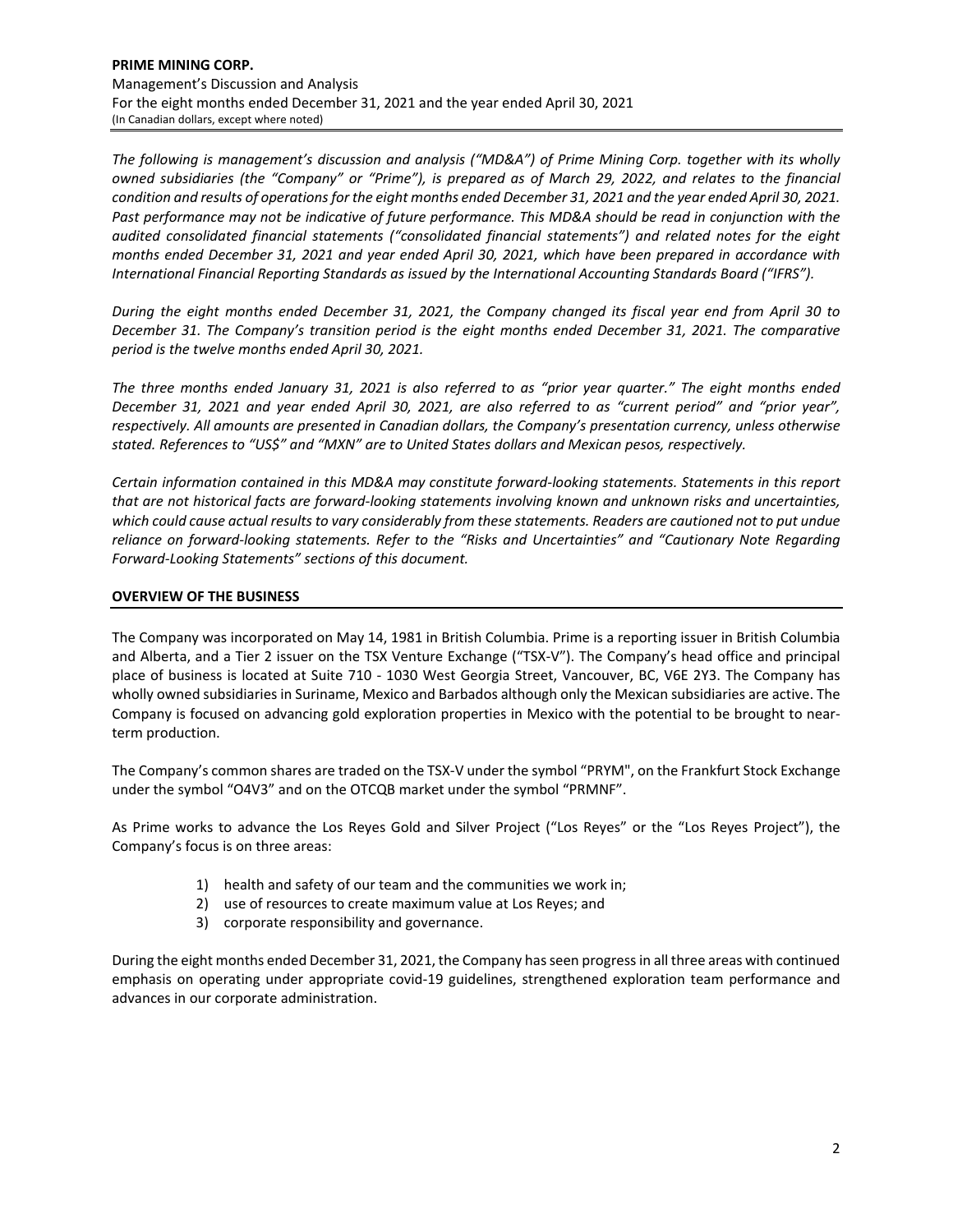## **Los Reyes Gold and Silver Project**

Located 43 kilometres south‐east of the mining centre of Cosala, Sinaloa, Los Reyes has a mining history that stretches back into the 1700s and has seen small‐scale mining activity as recently as the 1980s. In the 1990s, Northern Crown Mines Ltd. explored the property, drilling 381 reverse circulation holes and commissioned a resource estimate and prefeasibility study on the Zapote deposit. Los Reyes was returned to the original concession holders in the early 2000s. Vista Gold Corp. ("Vista Gold") reassembled the land package and drilled 48 core holes in several of the deposits. Vista Gold also completed metallurgical test work and had a resource estimate calculated and a preliminary economic assessment made. Great Panther Silver Ltd optioned the property in 2014, through the acquisition of CanGold Ltd., and drilled 41 core holes in 2015. Minera Alamos Inc. ("MAI") optioned the property from Vista Gold in 2017. Prime acquired the option from MAI in 2019 and began a surface exploration program of mapping, trenching and roadcut channel sampling. Prime subsequently exercised the option with Vista Gold in 2020.

The Company believes that the Los Reyes Project is an overlooked, underexplored, low-sulphidation epithermal goldsilver project located in a prolific mining region of Mexico. Previous operators completed various prefeasibility studies yet held back from development due to then‐prevailing declining gold prices. The Company further believes that work that has been completed has provided sufficient understanding of existing resources to allow Los Reyes to be fast-tracked to production. However, Los Reyes holds gold and silver exploration optionality. It is a large epithermal system with the bulk of historic exploration conducted over less than 40% of the known structures leaving significant opportunity to expand known resources.

#### **COVID‐19**

The Company is at the exploration stage and while individuals working for the Company may contract covid‐19, the business operation is unlikely to be materially affected in the short term. The Company does not rely on specific materials, laboratories or suppliers. It is quite possible however, that exploration activities could be delayed by covid-19 and travel restrictions could limit the ability of non-Mexico-based managers to be on-site in Mexico. However, management does not believe that such delays will have a material bearing on progress on the Company's exploration program.

The Company will need to raise funds to continue exploration and, if warranted, development of its properties. As a result of covid‐19's adverse effect on financial markets, this could manifest itself in the Company having difficulty in financing longer-term activities. At this date, it is not possible to determine what affect, if any, covid-19 will have on the ability of the Company to finance its development.

#### **HIGHLIGHTS AND KEY DEVELOPMENTS**

#### **Los Reyes Project**

#### **Acquisition**

On July 20, 2020, the Company announced the completion of the acquisition of the Los Reyes Project with a payment of US\$1,500,000 to Vista Gold, which was made on July 17, 2020 (the "Acquisition Date"). With this payment, Vista Gold no longer retains two separate 2% net smelter royalties on production from open‐pit or underground mining, or a back‐in right to assume a 49% non‐carried interest in any underground mining at Los Reyes.

Prime was required to pay Vista an additional US\$2,100,000 through two payments of:

- 1) US\$1,100,000 no later than six months from the Acquisition Date; and
- 2) US\$1,000,000 no later than twelve months from the Acquisition Date.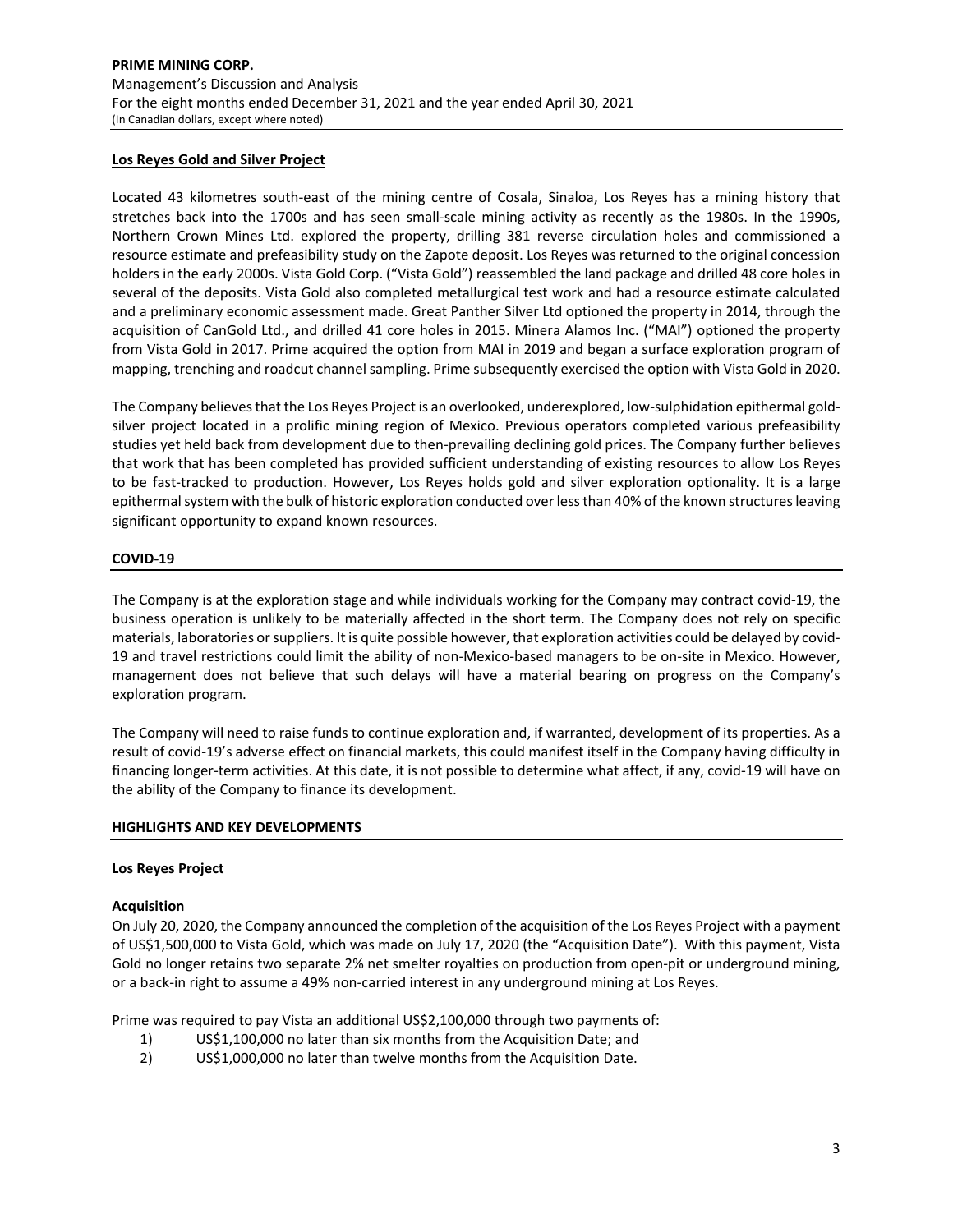If the Company failed to make the two payments, Vista Gold's net smelter royalties and back‐in right would be reinstated. On January 8, 2021, the Company made the first payment of US\$1,100,000. On June 25, 2021, the Company made the second payment of US\$1,000,000.

# **Spring 2021 Exploration Program**

During spring 2021, drill hole 21GE‐03 targeted the Estaca vein at Guadalupe East in an area with no known historic mining or previous drilling to gain more geologic and structural controls and aid in further planning of step-out drilling. Access and topography constraints required hole 21GE‐03 to be drilled at a high angle to the interpreted mineralized system. The drill hole successfully intercepted the Estaca vein with a drill core length of 58.0 metres ("m") (11.6 m estimate true width ("etw")) returning 12 grams per tonne ("gpt") gold ("Au") and 724.6 gpt silver ("Ag"). Contained within thisintercept are three discrete mineralized zones: two upper vein breccia zonesseparated by 3.5 m (0.7 etw) of waste and a lower mineralized stockwork unit separated from the lower vein breccia by 4.5 m (0.9 m etw) of waste. The first vein breccia intercept was 28.0 m (5.6 m etw) of 11.95 gpt Au and 1,122.1 gpt Ag and the second vein breccia intercept was 10.0 m (2.0 m etw) at 11.17 gpt Au and 909.3 gpt Ag. The lower stockwork unit intercept was 12.0 m (2.4 m etw) at 2.00 gpt Au and 120.9 gpt Ag.

Drill hole 21GE‐03 intersected the Estaca vein approximately 125 m higher in elevation and nearly 70 m northwest of previously reported hole 21GE‐01 which intersected 1 m at 3.25 gpt Au 380.0 gpt Ag, including 6.5 m at 6.51 gpt Au and 587.5 gpt Ag. These intercepts, and the historic intercepts in drill holes 12GV‐02 and 12GV‐03, establish that significant mineralization persists at shallower, open pit depths and the resource has expansion potential to the southeast.

Drill holes 21GE‐05 and 21GE‐07 intersected new mineralized structures adjacent to the Estaca vein. Hole 21GE‐05 intercepted 1.5 m (1.4 m etw) at 50 gpt Au and 300.0 gpt Ag and hole 21GE‐07 intersected 0.9 m (0.6 m etw) at 93.80 gpt Au and 829.0 gpt Ag. These new structures also potentially expand the current Guadalupe East pit‐constrained Inferred resource.

Refer to the following news release, published on SEDAR, for additional technical data:

 *"More Bonanza Grade Gold‐Silver at Los Reyes as Ongoing Drilling Expands Guadalupe East and Zapote South"* dated May 25, 2021.

# **Summer 2021 Exploration Program**

As summer 2021 started, the Phase 1 drilling campaign had completed with 15,061 m drilled in 74 holes. Following this achievement and with the start of the Sinaloa rainy season, five of the drill rigs were demobilized during the first month of summer. Three drills remained active on the property as an expansion to the Phase 1 campaign testing areas that are relatively easier to access. Core logging, core splitting and sampling was moved to Cosalá from El Saucito to reduce crew transportation time. Regional and detailed mapping continues, and results will be integrated into geologic modeling over the next several months. Soil sampling had been put on hold due to terrain conditions in the rainy season. As the summer 2021 finished, the Company had completed 97 drill holes for 20,153 m.

Early in the summer, the Company released assay results from the first holes drilled into the major new discovery, Mina, located 1.3 kilometres ("km") northeast of the Guadalupe East deposit, currently the most eastern of the eight-known gold-silver deposits at Los Reyes. Drill hole 21MINA-02 returned 4.44 gpt Au and 1,060.1 gpt Ag over 7.5 m (4.8 m etw) from 142.5 m downhole, including 3.15 m (2.0 m etw) at 6.62 gpt Au and 1,397.8 gpt Ag and 1.85 m (1.2 m etw) at 6.3 gpt Au and 1,881.0 gpt Ag. 21MINA‐05 returned 3,243 gpt Ag over 1.15 m (0.74 m etw) with no associated gold from 81.7 m downhole. A slightly lower zone in 21MINA‐05 returned 1.45 gpt Au and 29.3 gpt Ag over 3.7 m (1.85 m etw) from 91.0 m downhole. 21MINA‐06 returned 1.72 gpt Au and 29.6 gpt Ag over 3.85 m (3.20 m etw) from 23.7 m downhole.

At Noche Buena, drill holes continued to confirm the expansion of mineralization both down‐dip and along strike beyond the current inferred category resource boundary. Additionally, the drilling added silver assay data to the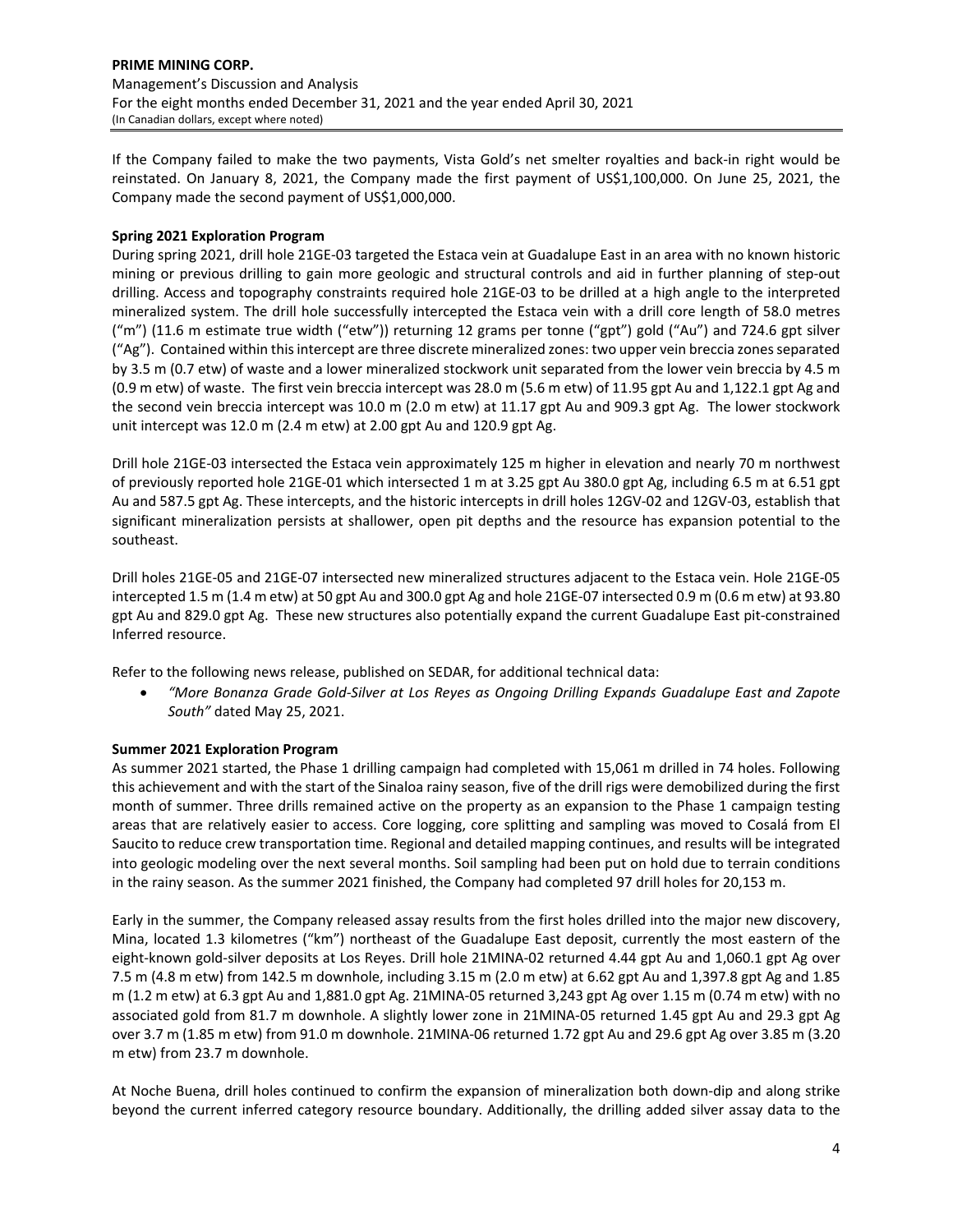resource in areas where it was not recorded by prior operators. Drill hole 21NB‐05, the most easterly hole, returned 0.77 gpt Au and 48.3 gpt Ag over 4.5 m (2.9 m etw) starting at 117.5 m downhole including 2.67 gpt Au and 140.2 gpt Ag over 0.6 m (0.4 m etw). 21NB‐05's intersection indicates that Noche Buena is still open beyond the eastern limit of the current pit‐constrained resource. 21NB‐06, drilled near the current resource pit bottom, returned 1.29 gpt Au and 60.7 gpt Ag over 36.1 m (28.9 m etw) starting at 93.1 m downhole, including 5.74 gpt Au and 108.1 gpt Ag over 4.5 m (3.6 m etw). 21NB‐07 returned 0.65 gpt Au and 20.7 gpt Ag over 11.6 m (10.4 etw) starting at 24.0 m downhole including 1.21 and 38.9 gpt Ag over 4.5 m (4.1 etw). 21NB‐08 returned 1.23 gpt Au and 28.0 gpt Ag over 11.1 m (8.9 m etw) at 32.4 m downhole including 1.1 m (0.9 m etw) at 6.08 gpt Au and 90.9 gpt Ag. 21NB‐09 returned 2.89 gpt Au and 61.6 gpt Ag over 10.5 m (8.4 m etw) at 70.5 m downhole including 1.5 m (1.2 m etw) at 18.00 gpt Au and 209.3 gpt Ag. Hole 21NB‐10 returned 0.70 gpt Au and 27.9 gpt Ag over 19.5 m (15.6 m etw) at 63.0 m downhole including 1.5 m (0.9 m etw) at 3.73 gpt Au and 109.5 gpt Ag. 21NB‐11 returned 1.00 gpt Au and 18.0 gpt Ag over 5.8 m (5.2 etw) starting at 76.5 m downhole.

Holes 21NB‐06, 21NB‐07, 21NB‐09 and 21NB‐11 all intersected mineralization at or just below the pit bottom.

At San Miguel East, drill holes continued to confirm the expansion of mineralization. Drill hole 21SME‐03 returned 2.50 gpt Au and 117.9 gpt Ag over 8.3 m (7.5 m etw) at 139.5 m downhole including 4.57 gpt Au and 139.8 gpt Ag over 3.8 m (3.4 m etw) and 1.63 gpt Au and 193.2 gpt Ag over 1.5 m (1.3 m etw) at 244.5 m downhole. Additionally, dill hole 21SME‐07 returned 1.02 gpt Au and 51.4 gpt Ag over 15.0 m at 7.5 m downhole including 4.11 gpt Au and 13.1 gpt Ag over 3.0 m and 1.22 gpt Au and 137.8 gpt Ag over 7.9 m at 42.0 m downhole including 2.48 gpt Au and 280.3 gpt Ag over 3.1 m, the etw was equal to the actual core length. The Phase 1 drilling program is now complete with the mineralized structure being intersected in all seven drill holes.

At San Miguel East, the Fresnillo Structure, was intersected for the first time and within the current pit boundary. The nearly 1‐kilometer structure had no prior drilling. Drill hole 21SME‐02 returned 0.82 gpt Au and 7.5 gpt Ag over 6.8 m (5.6 m etw) from surface in newly defined mineralized vein breccia. The structure is within the current and expanding open‐pit boundary and should reduce the stripping ratio of waste rock.

Initial drilling commenced at Las Primas, including three shallow holes, to acquire an initial subsurface understanding of the outcropping breccia and quartz vein structures. No drilling had occurred at Las Primas by previous operators, in part due to a lack of road and constrained access. Drill hole 21LP‐01 returned 1.55 gpt Au and 3.4 gpt Ag over 1.0 m (0.7 m etw) at 31.7 m downhole. Additionally, drill hole 21LP‐02 returned 1.58 gpt Au and 13.6 gpt Ag over 7.5 m (3.8 m etw) at 24.0 m downhole including 15.9 gpt Au and 134.5 gpt Ag over 0.4 m (0.2 m etw) and including 7.02 gpt Au and 50.2 gpt Ag over 0.7 m (0.4 m etw) and 0.83 gpt Au and 26.4 gpt Ag over 3.0 m (1.1 m etw) at 107.3 m downhole.

At Guadalupe East, the Company reported results from thirteen drill holes, twelve of these holes (21GE‐09 to 20) intercepted the high‐grade Estaca epithermal vein and the remaining hole, 21GE‐08, collected structural data on the San Nicolas vein. Eight of the twelve Estaca holes were successful in intersecting high‐grade gold‐silver mineralization. This Phase 1 drilling extends 100 metres below the base of the April 2020 Pit‐Constrained Resource giving an approximate drill‐indicated 250 to 300 metre vertical extent of the mineralized boiling zone that remains open vertically up dip. Two of the twelve Estaca holes were terminated in old workings. Historical metallurgical test work was completed by prior operators of high-grade mineralized material at Los Reyes. The material tested is in line with the gold‐silver grades encountered during Phase 1 drilling and results indicate that gold recovery increased to 93% from 75% and silver recovery increased to 83% from 25% using mill processing instead of heap leaching.

Drilling occurred in areas proximal to, but outside of the Pit‐Constrained Resource. The holes were targeted to expand the currently defined Pit‐Constrained Resource and to determine the potential vertical extent of the gold‐ silver bearing mineralization within the Estaca Vein at depth below the Pit‐Constrained Resource.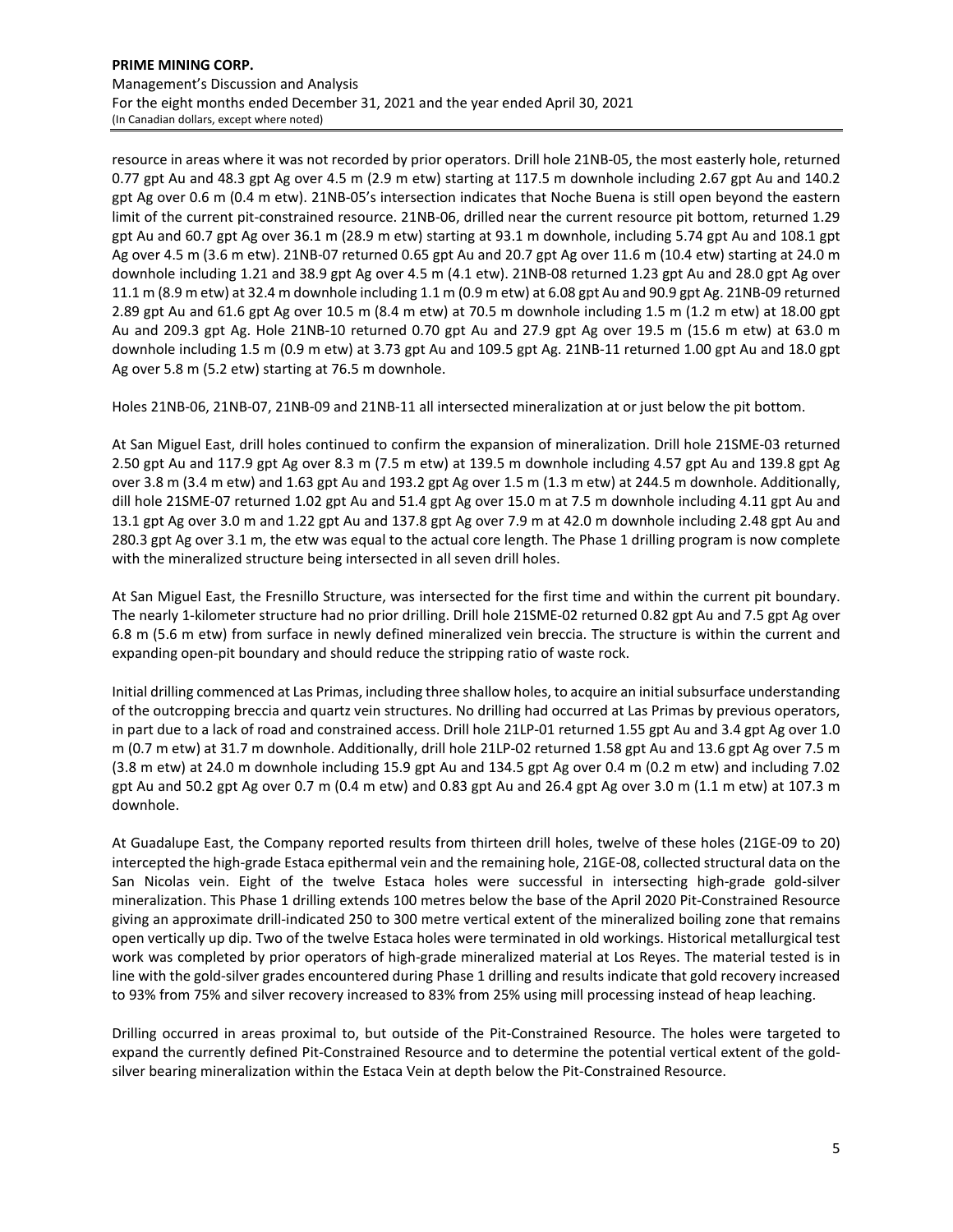Drill holes 21GE‐11, 13, 18 and 19 were drilled just outside the Pit‐Constrained Resource limits and demonstrate strong potential for near‐pit resource expansion given intersected widths of between 7.2 m and 43.9 m. Results include 1.63 gpt Au and 220.2 gpt Ag over 10.3 m (7.3 m etw) in hole 21GE‐11; 4.77 gpt Au and 174.5 gpt Ag over 7.2 m (7.2 m etw) in hole 21GE‐13; 15.58 gpt Au and 270.2 gpt Ag over 11.7 m (9.4 m etw) in hole 21GE‐18; and 2.66 gpt Au and 118.4 gpt Ag over 43.9 m (30.7 m etw) in hole 21GE‐19.

Drill holes 21GE‐10 and 14 are within 100 m below the bottom of the Pit‐Constrained Resource and have intersected grades that potentially expand the open pit at depth. Hole 21GE‐10 returned 0.94 gpt Au and 92.0 gpt Ag over 10.85 m (5.4 m etw) and hole 21GE‐14 returned 3.19 gpt Au and 376.7 gpt Ag over 12.9 m (5.2 m etw).

Drill holes 21GE‐15 and 21GE‐20 were drilled more than 300 m east of the boundary of the Pit‐Constrained Resource and 100 m east of the nearest drill intersection. These two holes encountered historic underground development and natural faulting that resulted in poor core recoveries. Nevertheless, they intersected significant high-grade mineralization that demonstrates major resource expansion potential to the southeast. Hole 21GE‐15 returned 7.31 gpt Au and 615.0 gpt Ag over 7.0 m (6.6 m etw) before being abandoned in historic workings. Hole 21GE‐20 returned 35.37 gpt Au and 1,626.0 gpt Ag over 6.0 m (6.0m etw), including 62.60 gpt Au and 2,574.0 gpt Ag over 3.0 m (3.0 m etw).

Drill Hole 21GE‐08 was targeting the west extension of the San Nicolas Vein and designed to collect information on structure with oriented core. The hole intersected 5.3m (4.4m etw) grading 0.44 gpt Au and 9.9 gpt Ag starting at 58.4 m downhole. The San Nicolas vein lies directly within the footwall of the Estaca Vein, and outcrops in the shallowest portions of the southeast boundary of the Pit‐Constrained Resource.

Comprehensive planning was underway for the Phase 2 drill campaign commenced in November, after the rainy season. Phase 2 will utilize a combination of 6 to 8 core and reverse circulation drill rigs. Reverse circulation rigs will be used, where infrastructure permits, to accelerate the rate of in-fill drilling and resource definition. Permitting activities continued for construction of Phase 2 roads and drill pads.

Refer to the following news releases, published on SEDAR, for additional technical data:

- *"Prime Mining Intercepts 4.44 gpt Gold and 1,060.1 gpt Silver over 7.5 Metres at New Discovery 1.3 Kilometres from Guadalupe East; Phase 2 Drilling Underway"* dated June 28, 2021.
- "Prime Mining Intercepts 36.1 Metres With 1.29 gpt Au and 60.7 gpt Ag at Noche Buena Deposit as New *Drilling Continues Expansion"* dated July 12, 2021.
- "Prime Mining Discovers Gold-Silver Zones in San Miguel East Pit-Constrained Resource and Near-Surface *Mineralization at Las Primas"* dated August 4, 2021.
- "Additional High‐Grade Results Expand Open‐Pit Potential at Guadalupe East" dated September 8, 2021.

# **Fall and Winter 2021/2022 Exploration Program**

As fall 2021 started, the rig count increased from two core drills at the end of the summer 2021 rainy season to five core drills at October 31, 2021.

Along the western mineralized structure, now referred to as the Z‐T Structure (Zapote ‐ Tahonitas), the Company reported results from 18 drill holes with seven holes within and adjacent to the Zapote South deposit and 11 drill holes within or adjacent to the Tahonitas deposit. All 18 drill holes intercepted potentially economic mineralization with eight holes returning significant high‐grade results. Zapote South and Tahonitas are two of eight known gold‐ silver deposits. The major northwest-southeast trending Z-T structure remains open and highly prospective at depth and along strike to the southeast. Importantly, none of the current drilling at Tahonitas is to a sufficient depth to have tested the deeper high-grade gold zone found in Zapote South that was intersected as reported May 15, 2021 in drill hole 21ZAP‐15, 4.49 gpt Au and 67.9 gpt Ag over 8.3 m (7.4 m etw), and in the newly reported drill hole 21ZAP‐ 21.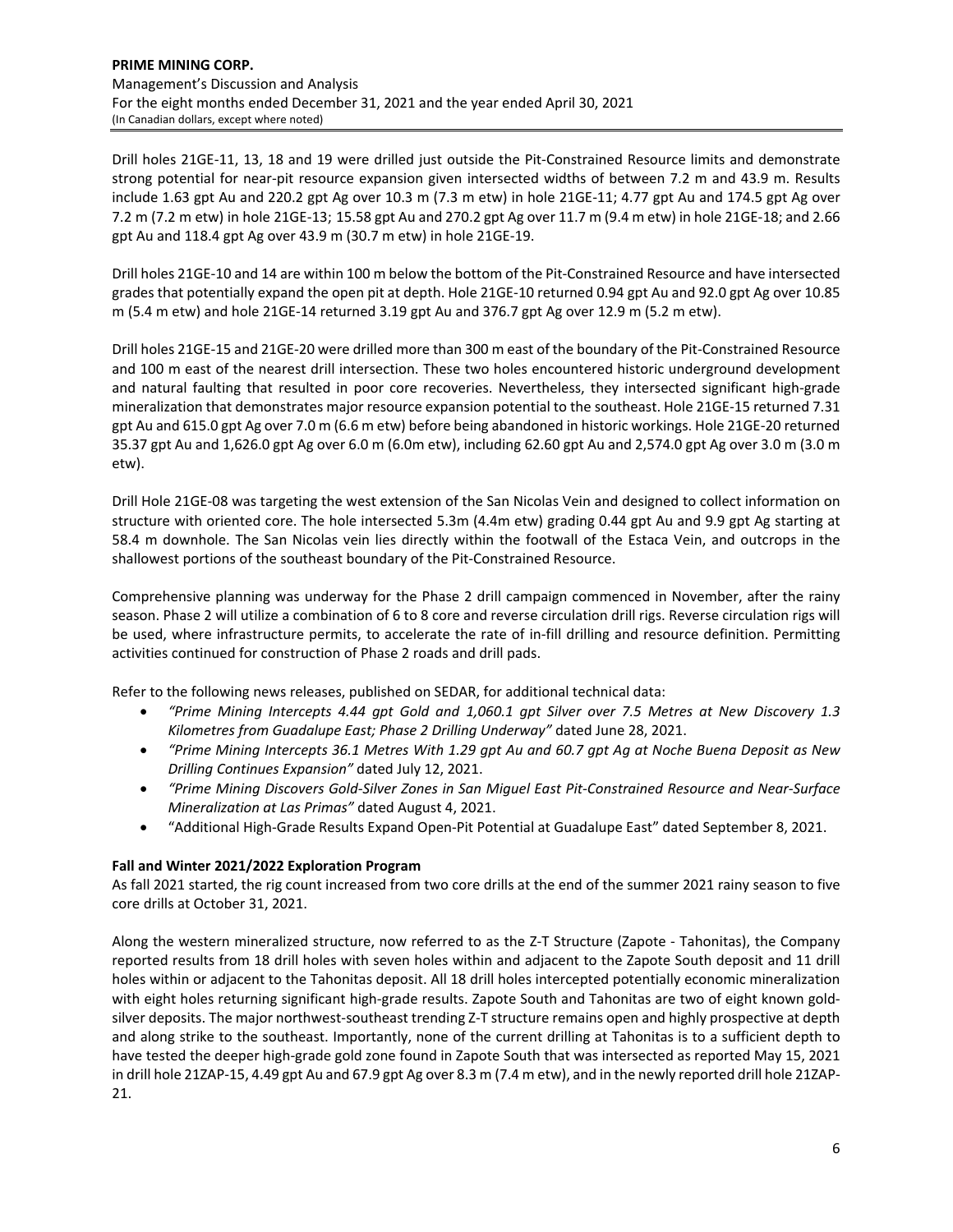Phase 1 drilling at Zapote extended the potential boiling zone height, which hosts the highest-grade mineralization, from 530 metres above sea level ("masl") by 50 m to 480 masl. This "deepening" of the bottom elevation of the boiling zone elevation provides exploration prospects at Zapote and across the entire Z‐T structure to that depth. Follow‐up to this is a part of the Phase 2 program.

High‐grade mineralization was intercepted in 'below‐pit' drill holes. 21ZAP‐21 returned 3.36 gpt gold and 83.2 gpt silver over 16.0 m (13.1 m etw), 21ZAP-19 returned 0.75 g/t Au and 13.7 g/t Ag over 20.5 m (19.3 m etw), and 21ZAP-20 returned 3.89 gpt gold and 13.4 gpt Ag over 2.0 m (1.4 m etw). All three drill hole intercepts are below the current resource pit bottom providing significant opportunity to expand resources at depth.

21ZAP-21 shows that on the most southeasterly section drilled to-date at Zapote South there is high-grade mineralization with a dip extent of at least 125 m including 50 m below the current pit bottom. Zapote South remains open to the south‐east towards Tahonitas, presenting a Phase 2 exploration opportunity.

Shallow drilling at Tahonitas during Phase 1 produced positive results encountering near surface mineralization with the initial drilling. However, drilling to-date has not yet targeted the Z-T structure at the same depth where highgrade mineralization is encountered at Zapote South. Deeper drilling at Tahonitas is a key Phase 2 exploration opportunity.

The Company's Phase 1 exploration program ended October 31, 2021 and completed over 25,650 m of core drilling, exceeding the planned 15,000 m program, resulting in several new discoveries including bonanza-grade mineralization below previous drilling, extending resources down‐dip and along strike, and recovering silver values previously not analyzed for within several deposits. Phase 1 also included:

- the acquisition of 1,056 line km of high resolution aeromagnetic-radiometric data;
- extensive regional and detailed geological mapping;
- initiation of an alteration mineral study; and
- identification of alteration styles and multiple pulses of mineralization, all of which will helped vector the exploration program to a focus on higher mill-grade gold-silver mineralization within reach of open pits.

The Phase 2 drill program commenced November 1, 2021. As of March 29, 2022, the Company had drilled 29,072 m in 106 core drill holes in the Phase 2 drill program and eight core drills and one reverse circulation drill are in operation. Refer to the *Outlook* section below for details pertaining to the objectives of the Phase 2 drill program.

Following the Christmas break, the Company reported drill results from 13 new core holes at Noche Buena of the 24 holes completed as part of the Company's Phase 1 exploration drilling with 11 holes previously reported. All 13 holes encountered potentially economic open pit grade mineralization. At Noche Buena, historic drilling encountered mineralization at depths of 150 m below surface to an elevation of predominantly 625 masl. Phase 1 drilling has now intercepted potentially economic gold‐silver mineralization down to 550 masl.

The Noche Buena portion of the Central Structure has now been tested and mineralization identified along approximately 600 m of its known 1,000 m strike length. The structure remains open along strike and at depth both to the northwest and the southeast. Phase 2 drilling is planned to test extensions to the northwest towards San Miguel, where there is strong potential to join the two deposits, and to the southeast where the structure has been traced in surface mapping. The Noche Buena holes were mostly step out holes from previous drill holes. Drill hole 21NB‐22 returned 3.16 gpt Au and 74.5 gpt silver Ag over 3.0 m (2.7 m etw), plus 3.49 gpt Au and 82.4 gpt Ag over 1.0 m (0.9 m etw) contained within a 26.9 m (24.3 m etw) zone grading 0.91 gpt Au and 44.5 gpt Ag. Drill hole 21NB‐ 23 returned 4.75 gpt Au and 109.7 gpt Ag over 3.8 m (3.8 m etw) plus 4.83 gpt Au and 250.5 gpt Ag over 3.0 m (3.0 m etw) contained within a 19.7 m (19.7 m etw) zone grading 1.89 gpt Au and 75.8 gpt Ag. Drill hole 21NB-21 returned 2.92 gpt Au and 24.3 gpt Ag over 14.8 m (12.8 m etw) plus 1.09 gpt Au and 65.6 gpt Ag over 5.0 m (4.3 m etw) and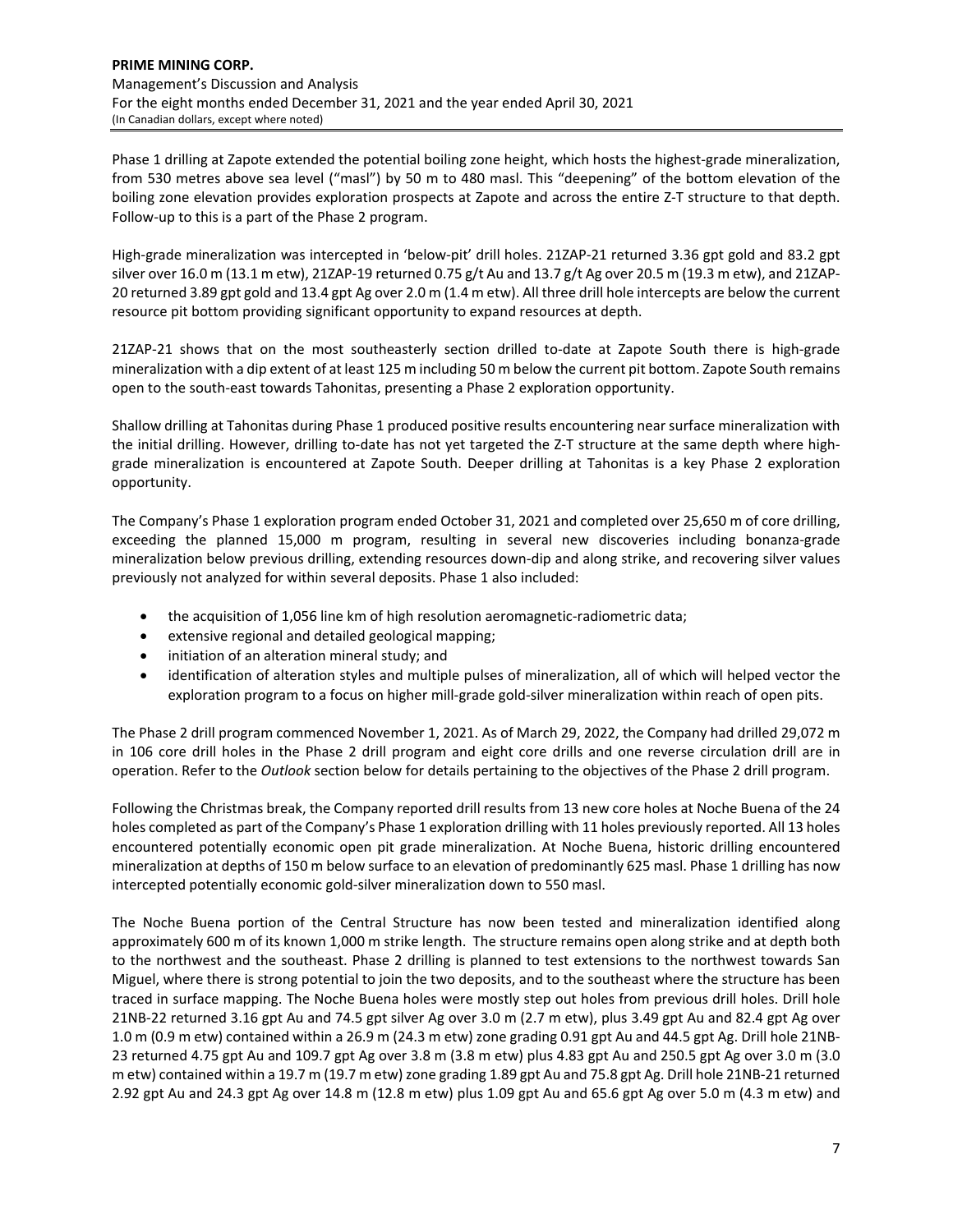drill hole 21NB‐17 returned 4.38 Au and 7.6 gpt Ag over 2.4 m (2.2 m etw) within a 13.2 m (12.0 m etw) zone grading 1.27 gpt Au and 12.65 gpt Ag.

In February of 2022, the Company reported results from 17 new Phase 1 core holes from the Company's exploration program targeting the northern extension of the Zapote‐Tahonitas structure ("Z‐T Structure"). Seven of the 17 core holes are near the historical underground Mariposa Mine and the other 10 new core holes are from Zapote North in a previously untested mineralized gap between Zapote North and Mariposa. These holes confirm that gold‐silver mineralization extends from Zapote North to Mariposa, increasing the total length of the gold‐silver mineralized Z‐T Structure by 450 m to approximately 3.0 km.

Drilling near the historic Mariposa mine returned 4.89 gpt Au and 22.2 gpt Ag over 35.3 m (34.7 m etw) including 23.13 g/t Au and 61.4 g/t Ag over 2.9 m (2.9 m etw) and 41.50 g/t Au and 40.4 g/t Ag over 1.5 m (1.5 m etw) plus 1.08 gpt Au and 18.4 gpt Ag over 2.4 m (2.3 m etw) from drill hole 21MA‐06. Drill hole 21MA‐01 returned 1.34 gpt Au and 24.5 gpt Ag over 16.7 m (12.8 m etw) including 3.22 g/t Au and 36.2 g/t Ag over 2.5 m (1.9 m etw) and 1.27 g/t Au and 5.8 g/t Ag over 1.4 m (1.0 m etw). Another highlight is 21MA‐03 that returned 3.06 gpt Au and 30.2 gpt Ag over 1.5 m (1.5 m etw). Step out drilling to the north of the Zapote North deposit confirms that the structure is mineralized with 21ZAP‐28 returning 1.29 gpt Au and 25.7 gpt Ag over 10.5 m (7.4 m etw), including 4.93 gpt Au and 42.3 gpt Ag over 0.8 m (0.5 m etw) and 2.74 gpt Au and 40.5 gpt Ag over 1.9 m (1.3 m etw) and 21ZAP‐39 returning 1.00 gpt Au and 5.6 gpt Ag over 12.0 m (10.4 m etw).

Also in February of 2022, the Company reported results of 12 new drill holes from its first drill program at the Guadalupe West deposit. Results indicate that the deposit remains open at depth as demonstrated by drill hole 21GW‐12R (1.68 gpt Au and 25.8 gpt Ag over 19.8 m etw) and 21GW‐03 (33.6 m (23.7 etw) at 0.38 gpt Au and 23.6 gpt Ag). Additionally, a new mineralized zone, was intersected in holes 21GW-11R and 21GW-12R south of the main structure. The limited drilling completed to-date suggests that the new mineralized zone is near-vertical with a minor dip to the north and may connect to the main structure at depth. Drill hole 21GW‐11R also indicatesthat the deposit remains open to the west. Drill hole 21GW-07 tested below previously reported trenching and above historic drilling in what appears to be a higher‐grade area of the deposit. The structure is open along strike to the west and east and potentially at depth.

In February 2022, the Company also provided an update of ongoing drilling at the Guadalupe East deposit where four core drills are testing the strike and depth extension of potential open pit and underground resources at Estaca and open pit resources on the San Manuel and San Nicholas veins. Drilling is focused on gaining an improved understanding of the potentially high‐grade boiling zone controls of mineralization and the relative geometries of the Estaca, San Manuel, San Nicholas and other ancillary veins within this complex structural setting.

In March 2022, the Company reported results from one drill hole at Guadalupe East. Drill hole 22GE‐33 intersected a 41.6 m mineralized intercept within the high‐grade Estaca vein that includes a 4.5 m cavity of a historic mining stope (old mine opening). A 1.5 m mineralized intercept in the hanging wall, the 4.5 m mining stope, and a 35.6 m etw mineralized interval in the footwall reveal that considerable mineralization remains in place despite previous small-scale underground mining of the high-grade Estaca structure. The initial 1.5 m interval returned 11.60 gpt Au and 219.0 gpt Ag over 1.5 m (1.2 m etw). The 35.6 m interval returned 3.67 gpt Au and 120.5 gpt Ag (29.2 m etw) including 6.57 gpt Au and 137.2 gpt Ag over 9.0 m (7.4 m etw) and including 8.39 gpt Au and 321.0 gpt Ag over 2.6 m (2.1 m etw).

Also in March 2022, the company reported 20 new drill holes from the Zapote South deposit, including 15 diamond drill and 5 reverse circulation ("RC") holes. Eleven of the holes represent final results of the Zapote South Phase 1 program and 9 holes from the ongoing Phase 2 program. Drilling results show that mineralization continues at depth below the previous drilling. Results include 2.38 gpt Au and 43.4 gpt Ag over 42.7 m (27.4 m etw) including 15.60 gpt Au and 181.2 gpt Ag over 1.53 m (1.0 m etw) and 7.5 gpt Au and 95.2 gpt Ag over 9.2 m (5.9 m etw) in drill hole 22ZAP‐55R at the northern end of the Zapote South deposit. At the south end of the deposit, drill holes 21ZAP‐32,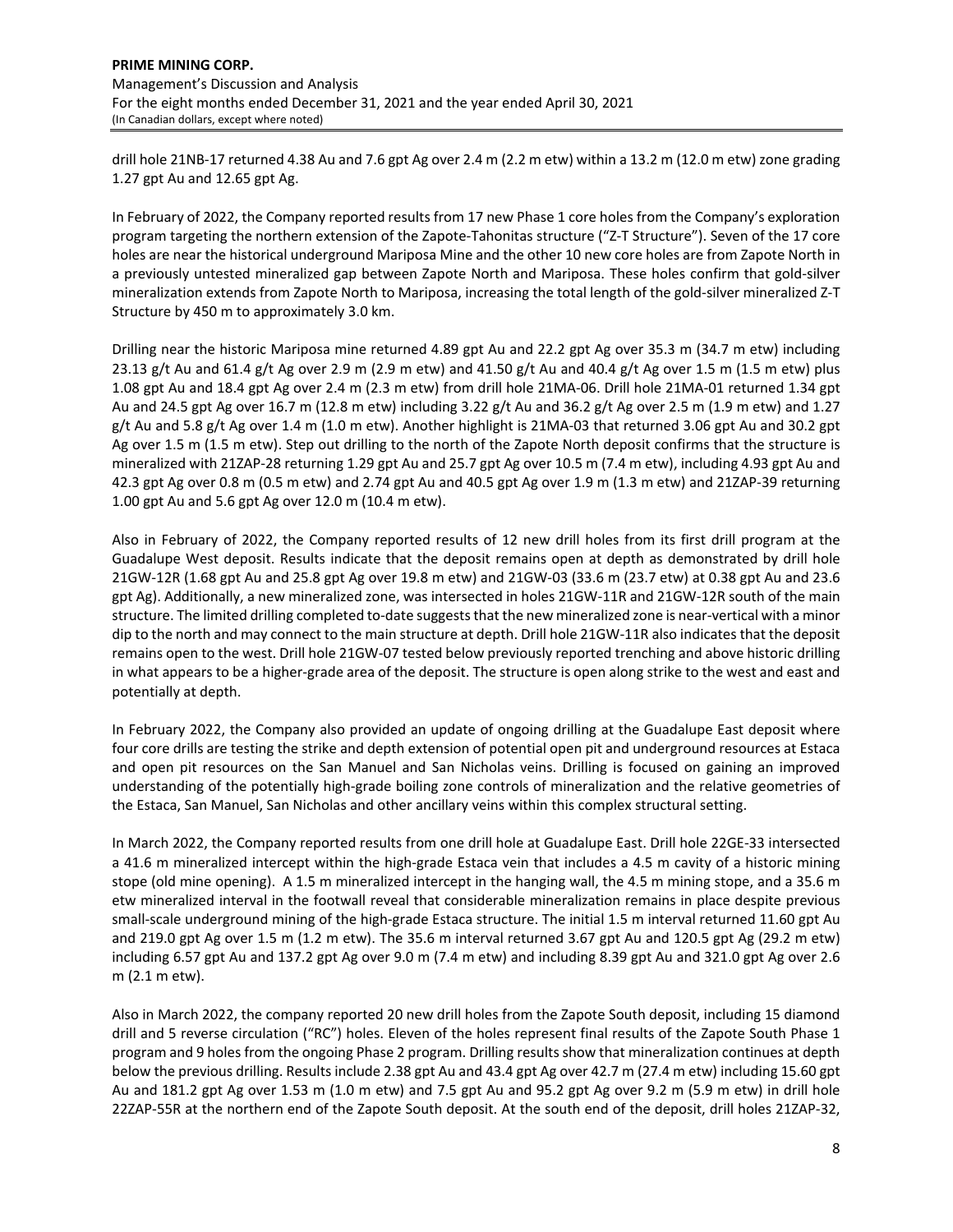22ZAP‐43 and 22ZAP‐45 show the down‐dip and southward extension of the deposit. 21ZAP‐32 returned 1.09 gpt Au and 32.2 gpt Ag over 28.3 m (18.2 m etw), including 8.49 gpt Au and 51.7 gpt Ag over 0.7 m (0.4 m etw), 3.14 gpt Au, 45.0 gpt Ag over 4.7 m (3.0 m etw), and 7.80 gpt Au and 38.7 gpt Ag over 1.2 m (0.8 m etw). 22ZAP‐43 returned 1.92 gpt Au and 42.3 gpt Ag over 7.50 m (5.3 m etw), including 3.26 gpt Au and 61.5 gpt Ag over 3.0 m (2.1 m etw). 22ZAP‐45 returned 7.75 gpt Au and 56.8 gpt Ag over 8.0 m (5.8 m etw), including 12.52 gpt Au and 71.4 gpt Ag over 4.5 m (3.3 m etw) and 26.5 gpt Au and 127.0 gpt Ag over 1.5 m (1.1 m etw)

The Phase 2 drill program is expected to continue at least until the start of the rainy season in June.

Refer to the following news releases, published on SEDAR, for additional technical data:

- *"Deeper Phase 1 Drilling Confirms Strike and Depth Potential of the Zapote‐Tahonitas Mineralized Structure"* dated October 12, 2021.
- *"Prime Announces Commencement of Phase 2 Drilling at Los Reyes"* dated November 17, 2021.
- *"Noche Buena Deposit Size Expanding at Los Reyes"* dated January 13, 2022.
- "Drilling Intercepts 35 Metres of 4.9 gpt Gold Extending Los Reyes Z-T Structure 450 Metres" dated February 17, 2022.
- *"Prime Reports First Results from Guadalupe West and Provides Progress Update at Guadalupe East"* dated February 24, 2022.
- *"Prime Drilling at Guadalupe East Shows Marginal Impact of Historical Mining on Potential Open Pit Resources"* dated March 8, 2022.
- "Prime Expands Mineralization at Zapote South 42.7 Metre Intercept of 2.38 gpt Gold and 43.4 gpt Silver *200 Metres Below Current Resource Pit"* dated March 29, 2022.

# **Expenditures**

Project expenditures during the eight months ended December 31, 2021 and year ended April 30, 2021, are summarized as follows:

|                                            | <b>Eight months ended</b> |   | Year ended |
|--------------------------------------------|---------------------------|---|------------|
|                                            | December 31,              |   | April 30,  |
|                                            | 2021                      |   | 2021       |
| Salaries and personnel                     | 1,644,108                 | S | 1,275,543  |
| <b>Drilling</b>                            | 3,919,809                 |   | 1,454,607  |
| Resource estimation and technical services | 765,309                   |   | 1,122,233  |
| Equipment and field supplies               | 547,575                   |   | 229,168    |
| Land payments and maintenance              | 69,862                    |   | 159,111    |
| General and administrative                 | 413,573                   |   | 131,472    |
| Value added tax                            | 944,076                   |   | 601,156    |
|                                            | 8,304,312                 |   | 4,973,290  |

Salaries and personnel increased to \$1,644,108 compared to \$1,275,543 during the year ended April 30, 2021. Additional employees and contractors were engaged to advance the Los Reyes Project. Moreover, bonuses were awarded relating to the completion of the Phase 1 exploration program.

Drilling increased to \$3,919,809 compared to \$1,454,607 during the prior year. During the eight months ended December 31, 2021, the Company completed the Phase 1 exploration program. Additionally, the Phase 2 drill program commenced during November 2021 and additional drill rigs were operating at the Project.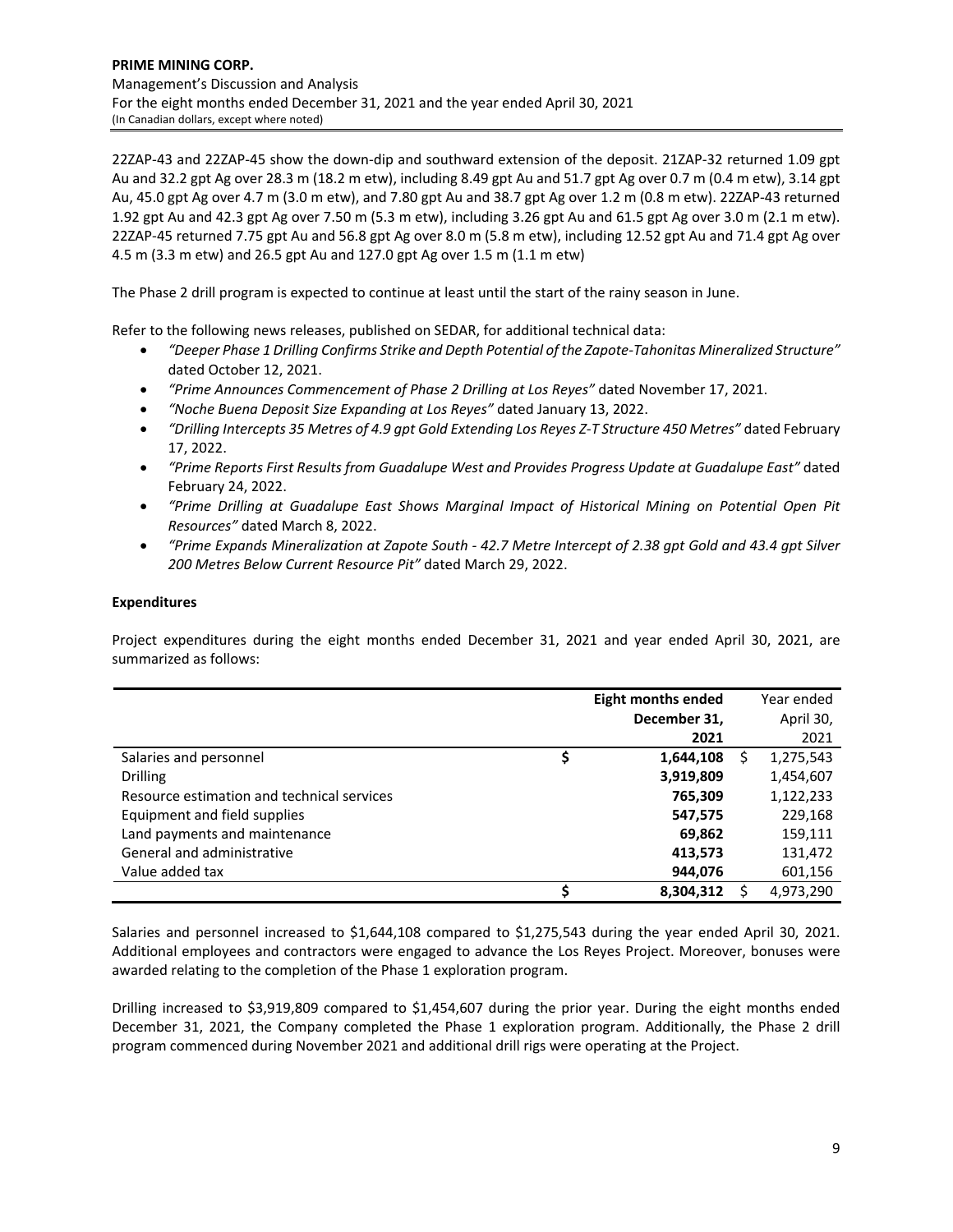Resource and estimation and technical services decreased to \$765,309 compared to \$1,122,233 during the prior year. Following the commencement of the drill program more technical advisory and laboratory expenditures were incurred.

Equipment and field supplies increased to \$547,575 compared to \$229,168 during the prior year. The increase is due to increased employees and activities at the Los Reyes Project.

General and administrative increased to \$413,573 compared to \$131,472 during the prior year. The increase is due to increased employees at the Project. Additionally, the Company incurred more human resource expenditures related to recruiting and onboarding new employees.

Project expenditures since acquisition, are summarized as follows:

|                                            | <b>Total</b> |
|--------------------------------------------|--------------|
| Salaries and personnel                     | 3,164,891    |
| <b>Drilling</b>                            | 5,374,416    |
| Resource estimation and technical services | 2,193,762    |
| Equipment and field supplies               | 1,076,059    |
| Land payments and maintenance              | 453,162      |
| General and administrative                 | 638,344      |
| Value added tax                            | 1,545,232    |
|                                            | 14.445.866   |

## **Resource estimate**

In August 2019, Prime initiated a major surface mapping, outcrop trenching, and chip sampling program over eight known gold‐silver deposits at Los Reyes. On April 2, 2020, Prime announced an updated pit constrained mineral resource estimate ("Updated Resource"), prepared by Stantec Consulting Ltd. ("Stantec") for the Los Reyes Project. The new pit constrained resource (at 0.22 g/t Au cut-off) comprised 19.8 million tonnes measured and indicated resources (633,000 ounces contained gold and 16.6 million ounces contained silver) and an additional 7.1 million tonnes (179,000 ounces contained gold and 7.8 million ounces contained silver) of inferred material. The updated resource estimate increased the total oxide material and upgraded the material to higher estimation categories.

Additionally, Stantec provided sensitivities to cut-off grade within the pit allowing for a comparison to the historic global resource estimate by Vista in 2012, which was calculated at a 0.5 g/t Au cut-off. Comparing estimates at the same cut-off, measured and indicated resources increased by 74% from 6.8 mt to 11.8 mt and inferred material increased 25% from 3.2 mt to 4.0 mt. Measured and indicated contained gold increased by 44% from 380,655 ounces to 546,000 ounces, while inferred gold decreased by 8%, from 156,000 ounces to 144,000 ounces. Measured and indicated silver increased by 100% from 6,315,000 ounces to 12,912,000 ounces and inferred silver increased by 50% from 3,640,000 to 5,456,000 ounces.

Refer to "*Stantec, Technical Report, Los Reyes Property, Sinaloa, Mexico, report date April 2, 2020*" published on SEDAR.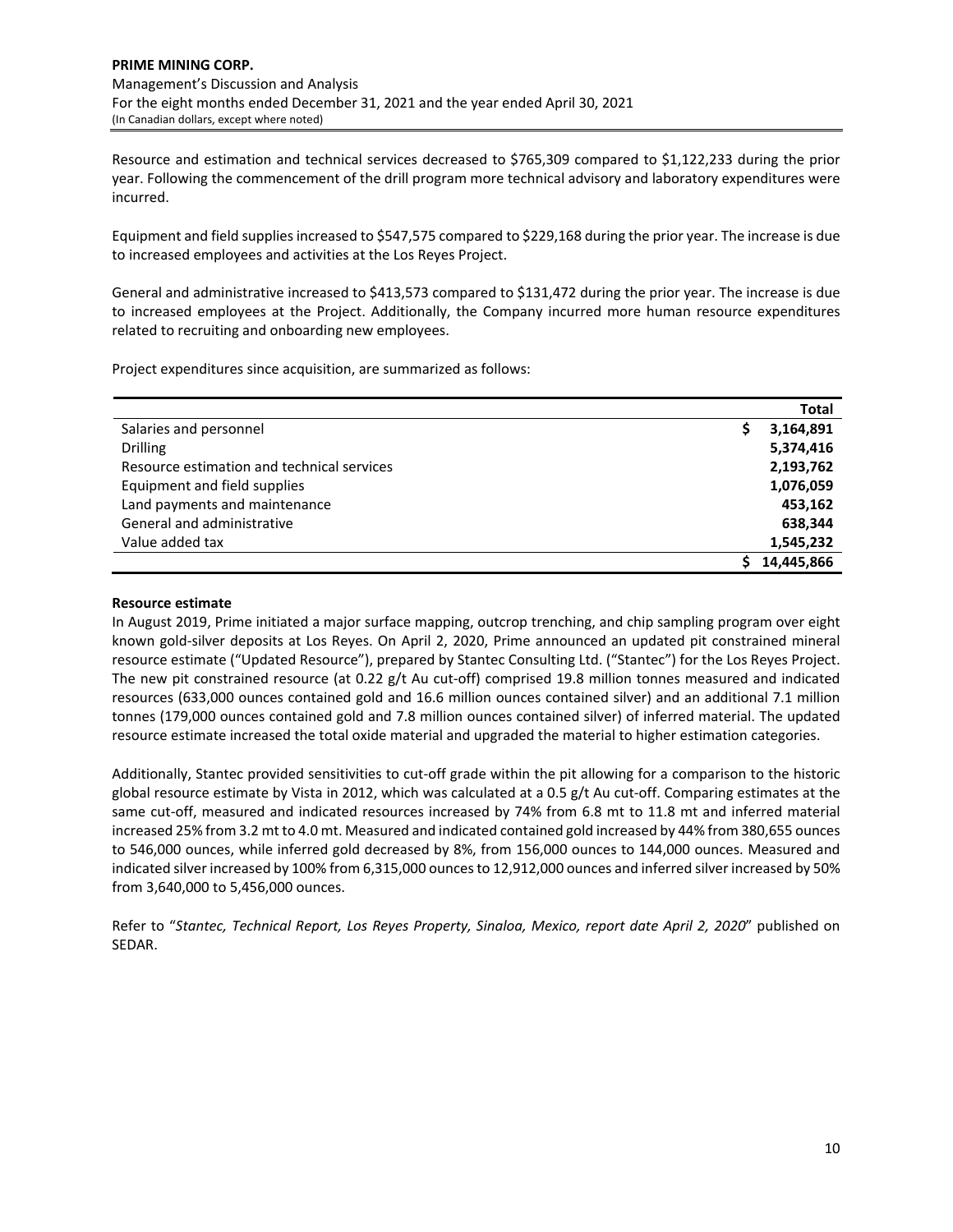# **Corporate**

## **Directors**

During September 2021, the Company appointed Ms. Edie Hofmeister to the board of directors.

## **Management**

During May 2021, the Company appointed:

- o Mr. Larry Segerstrom as a full time Los Reyes Project manager.
- o Ms. Dianne Szigety as Corporate Secretary.

During September 2021, the Company appointed Mr. Scott Smith as Executive Vice President ‐ Exploration, replacing Mr. Kerry Sparkes. Mr. Sparkes will reduce his workload and continue as a key advisor to the Company.

#### **Stock Option Grants**

During May 2021,

- $\circ$  stock options were granted to purchase up to 100,000 common shares at a price of \$3.38 per share. The stock options granted have a five‐year life and vest one‐third at date of grant, one‐third six months from the grant date and one‐third 12 months from the grant date.
- $\circ$  stock options were granted to purchase up to 600,000 common shares at a price of \$3.50 per share. The stock options granted have a five‐year life and vest one‐third nine months after the date of grant, one-third 18 months from the grant date and one-third 24 months from the grant date.

During September 2021,

- $\circ$  stock options were granted to purchase up to 1,610,000 common shares at a price of \$4.18 per share. The stock options granted have a five‐year life and vest one‐third at date of grant, one‐third six months from the grant date and one‐third 12 months from the grant date.
- $\circ$  stock options were granted to purchase up to 600,000 common shares at a price of \$4.18 per share. The stock options granted have a five-year life and vest one-third six months after the date of grant, one-third 12 months from the grant date and one-third 18 months from the grant date.

#### **Warrants**

During August 2021, the Company reported that 19,040,256 common share purchase warrants, with an exercise price of C\$0.50 issued on August 28, 2019, were now fully exercised.

#### **GDXJ inclusion**

During December 2021, the Company announced that it has been added to the MVIS Global Junior Miners Index ("GDXJ") pursuant to the GDXJ's quarterly review and rebalancing for the fourth quarter, effective at the close of markets, December 17, 2021.

#### **Change in year‐end**

During November 2021, the Company provided notice that it would change its year‐end from April 30 to December 31. The Company will have a transition year of eight months, from May 1, 2021 to December 31, 2021. The new financial year shall commence on January 1, 2022 and end on December 31, 2022.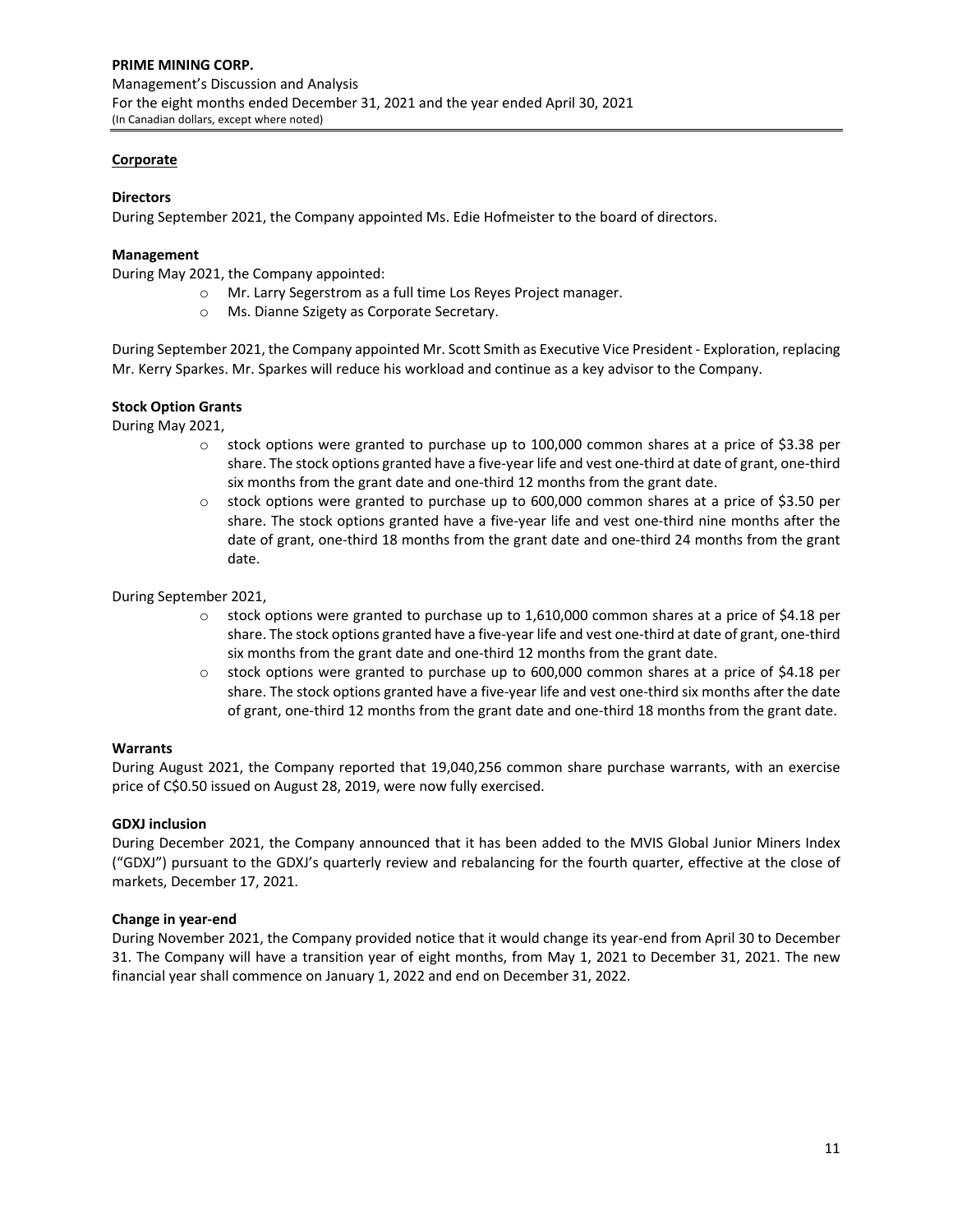# **OUTLOOK**

The Phase 2 drill program commenced November 1, 2021 with a planned minimum 50,000 m in over 250 drill holes. Phase 2 will utilize a combination of up to eight core drills and up to three reverse circulation drills. Reverse circulation rigs will be used, where infrastructure permits, to accelerate the rate of in‐fill drilling and resource definition. Permitting activities continue for construction of Phase 2 roads and drill pads.

# **Phase 2 – Principal Objectives**

- 1. Expanding resources along the three main corridors of known open-pit mineralization, following up on previously reported high-grade areas in Phase 1:
	- o Guadalupe Structure drilling will target new areas of bonanza‐grade mineralization, including significant step-out drill holes to the southeast;
	- o Z‐T Structure will be drilled to connect deposits and to expand higher‐grade areas to depth; and,
	- o Central Zone Structure including San Miguel West, San Miguel East and Noche Buena, will test the individual deposits to expand them to collectively form larger pits as well as to assess the depth potential in this under‐explored area.
- 2. Complete first pass testing of newly developed targets:
	- o Last year's technical program led to the development of several high potential targets within an approximate 5 km radius of the main mineralized corridors at Los Reyes;
	- o Drill testing will include high priority targets Mina 20/21, Mariposa, Las Primas, Fresnillo, El Tule and others on the two parallel El Orito trends: and,
- 3. Resume surface mapping and sampling:
	- o Phase 1 prospecting, mapping, and sampling that led to the development of new targets will continue in Phase 2.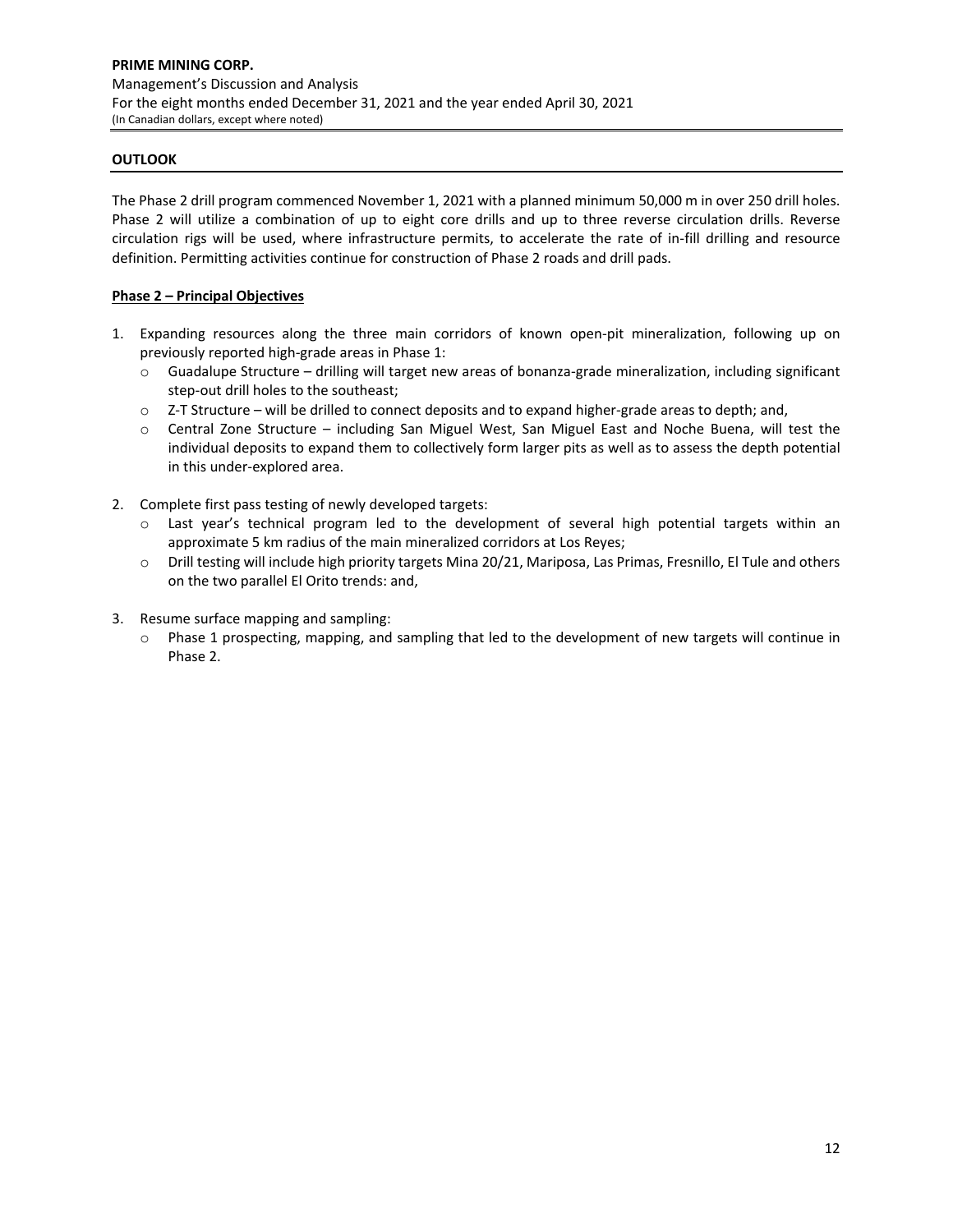#### **ANNUAL AND QUARTERLY RESULTS**

During the year ended April 30, 2021, on a retrospective basis, the Company adopted a new accounting policy for exploration and evaluation expenditures. In prior years, the Company capitalized exploration and evaluation expenditures when the Company had the legal right to explore a property. The Company has changed this accounting policy to expense exploration and evaluation expenditure until such time that an appropriate economic assessment has been completed and there is confidence that permits can be obtained to develop the project. The Company will continue to capitalize all acquisition costs and related costs when incurred. Refer to note 3 of the consolidated financial statements. This MD&A has been restated under this retrospective accounting policy change. Refer to the *Restatement Reconciliations* section below.

#### **Annual results**

|                                    | <b>Eight months ended</b> |   | Year ended   |    | Year ended     |
|------------------------------------|---------------------------|---|--------------|----|----------------|
|                                    | December 31,              |   | April 30,    |    | April 30,      |
|                                    | 2021                      |   | 2021         |    | 2020           |
|                                    |                           |   |              |    | Restated       |
| \$<br>Loss for the year            | (14, 297, 342)            | S | (10,699,998) | S. | (11, 793, 489) |
| Loss per share – basic and diluted | (0.13)                    |   | (0.13)       |    | (0.26)         |
| Total assets                       | 41,785,376                |   | 44,791,540   |    | 9,191,946      |
| Total non-current liabilities      | 1,098,326                 |   | 918,618      |    | 64,304         |
| Cash balance                       | 27,413,707                |   | 32,026,806   |    | 1,020,820      |
| Working capital                    | 26,232,817                |   | 31,369,510   | ς  | (426, 873)     |

# **Quarterly results**

|                                      | Three months ended<br>Two months ended |  |             |   |             |  |             |
|--------------------------------------|----------------------------------------|--|-------------|---|-------------|--|-------------|
|                                      | December 31,                           |  | October 31, |   | July 31,    |  | April 30,   |
|                                      | 2021                                   |  | 2021        |   | 2021        |  | 2021        |
| Loss for the period                  | (4,650,295)                            |  | (5,600,423) | Ś | (4,046,624) |  | (3,324,739) |
| Loss per share - basic and diluted   | (0.04)                                 |  | (0.05)      |   | (0.04)      |  | (0.04)      |
| Total assets                         | 41,785,376                             |  | 43,961,419  |   | 43,961,262  |  | 44,791,540  |
| <b>Total non-current liabilities</b> | 1,098,326                              |  | 923,861     |   | 930,746     |  | 918,618     |
| Cash balance                         | 27,413,707                             |  | 29,848,024  |   | 29,945,079  |  | 32,026,806  |
| Working capital                      | 26,232,817                             |  | 29,581,634  |   | 29,582,724  |  | 31,369,510  |

|                                    | Three months ended |  |             |   |             |  |             |  |
|------------------------------------|--------------------|--|-------------|---|-------------|--|-------------|--|
|                                    | January 31,        |  | October 31, |   | July 31,    |  | April 30,   |  |
|                                    | 2021               |  | 2020        |   | 2020        |  | 2020        |  |
|                                    | Restated           |  | Restated    |   | Restated    |  | Restated    |  |
| Loss for the period                | (2, 157, 865)      |  | (2,548,756) | Ś | (2,668,638) |  | (6,852,493) |  |
| Loss per share - basic and diluted | (0.03)             |  | (0.03)      |   | (0.04)      |  | (0.12)      |  |
| Total assets                       | 14,043,787         |  | 20,367,568  |   | 20,941,400  |  | 9,191,946   |  |
| Total non-current liabilities      | 956,522            |  | 1,012,702   |   | 1,049,880   |  | 64,304      |  |
| Cash balance                       | 5,840,853          |  | 7,678,959   |   | 8,032,658   |  | 1,020,820   |  |
| Working capital                    | 5,598,102          |  | 7,368,744   |   | 7,891,266   |  | (426, 873)  |  |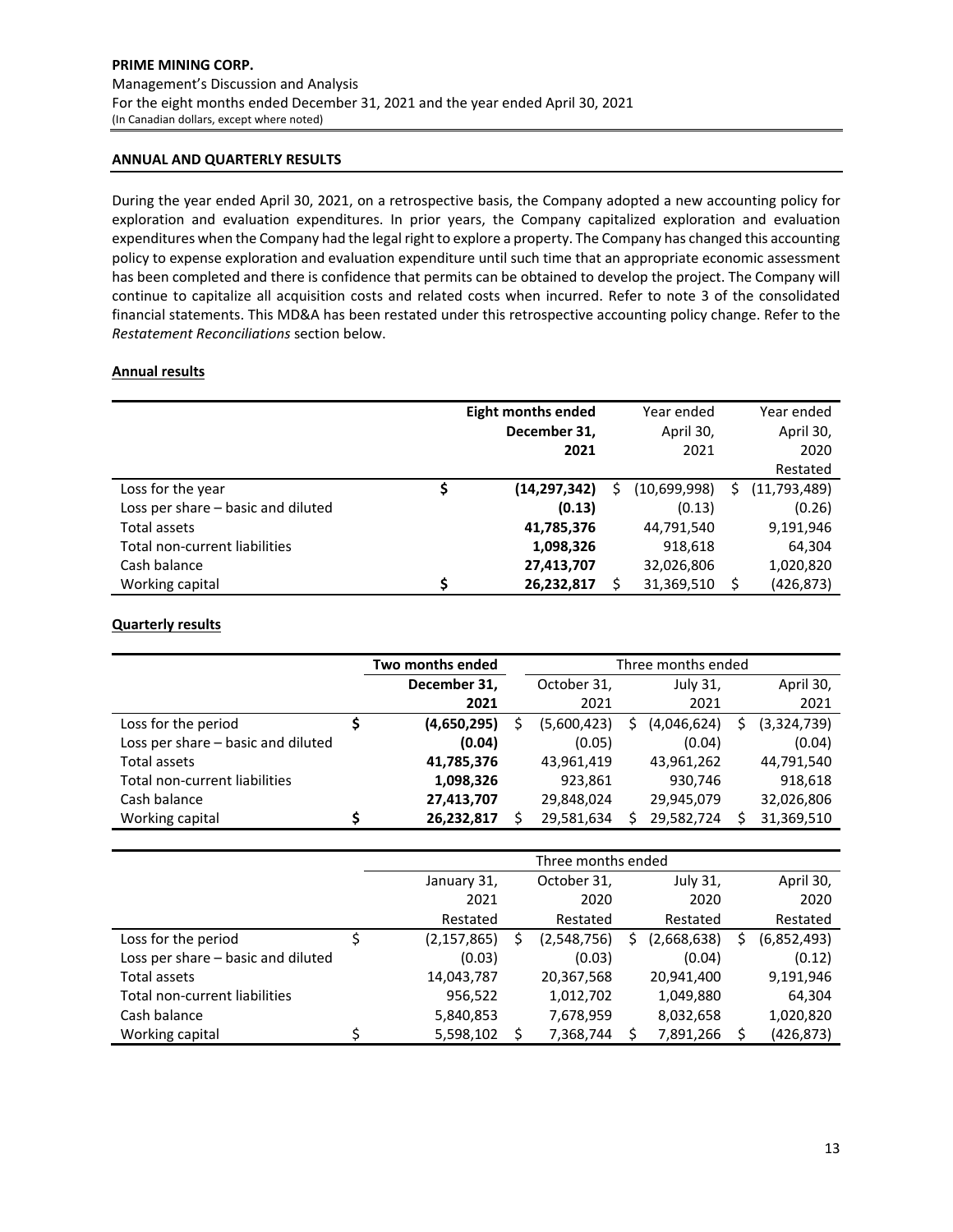# **Review of Consolidated Financial Information for two months ended December 31, 2021 compared to the three months ended January 31, 2021**

Loss for the Company was \$4,650,295 (\$0.04 per share) compared to \$2,157,865 (\$0.03 per share) during the three months ended January 31, 2021, as a result of the following factors:

# **Corporate and administrative expense**

Corporate and administrative expenses increased to \$2,251,622 compared to \$1,116,090 during the prior year quarter. The significant cash components of these expenses include salaries and personnel, consulting and professional fees and investor relations.

Salaries and personnel increased to \$765,670 compared to \$274,605 during the prior year quarter, as a result of bonuses awarded to senior management.

Consulting and professional fees include legal, accounting, capital and strategic advisors. The two months ended December 31, 2021 and prior year quarter expenses are consistent, with an increase of \$21,092, as there has not been any substantial change in the services provided to the Company.

The significant non‐cash component of these expenses includes share‐based compensation, which was \$1,290,232 compared to \$737,900 during the prior year quarter. The increase is a result of granting 2,910,000 share options at a weighted average grant-date fair value of \$2.63 compared to 4,700,000 share options at a grant-date fair value of \$0.79 during the prior year.

## **Exploration and evaluation**

Exploration and evaluation expense was \$2,540,714 compared to \$1,104,323 during the prior year quarter. There was increased drilling at the Los Reyes Project of \$1,329,490 compared to \$181,477 during the prior year quarter. Additionally, there was an increase in equipment, field supplies and general and administrative expenses of \$198,733 compared to the prior year quarter.

# **Foreign exchange**

Foreign exchange represents changes in the value of monetary assets and liabilities denominated in foreign currencies. During the two months ended December 31, 2021, the foreign exchange gain was the result of a depreciating Canadian dollar and increased US dollar holdings.

# **Review of Consolidated Financial Information for eight months ended December 31, 2021 compared to the year ended April 30, 2021**

Loss for the Company was \$14,297,342 (\$0.13 per share) compared to \$10,699,998 (\$0.13 per share) during the year ended April 30, 2021, as a result of the following factors:

#### **Corporate and administrative expense**

Corporate and administrative expenses increased to \$6,253,384 compared to \$5,959,628 during the prior year. The significant cash components of these expenses include salaries and personnel, consulting and professional fees and investor relations.

Salaries and personnel decrease to \$1,297,244 compared to \$1,431,087 during the prior year. During the current period, there were greater bonuses paid to senior management.

Consulting and professional fees include legal, accounting, capital and strategic advisors. The current period and prior year expenses are consistent, with a decrease of \$94,244, as there has not been any substantial change in the services provided to the Company.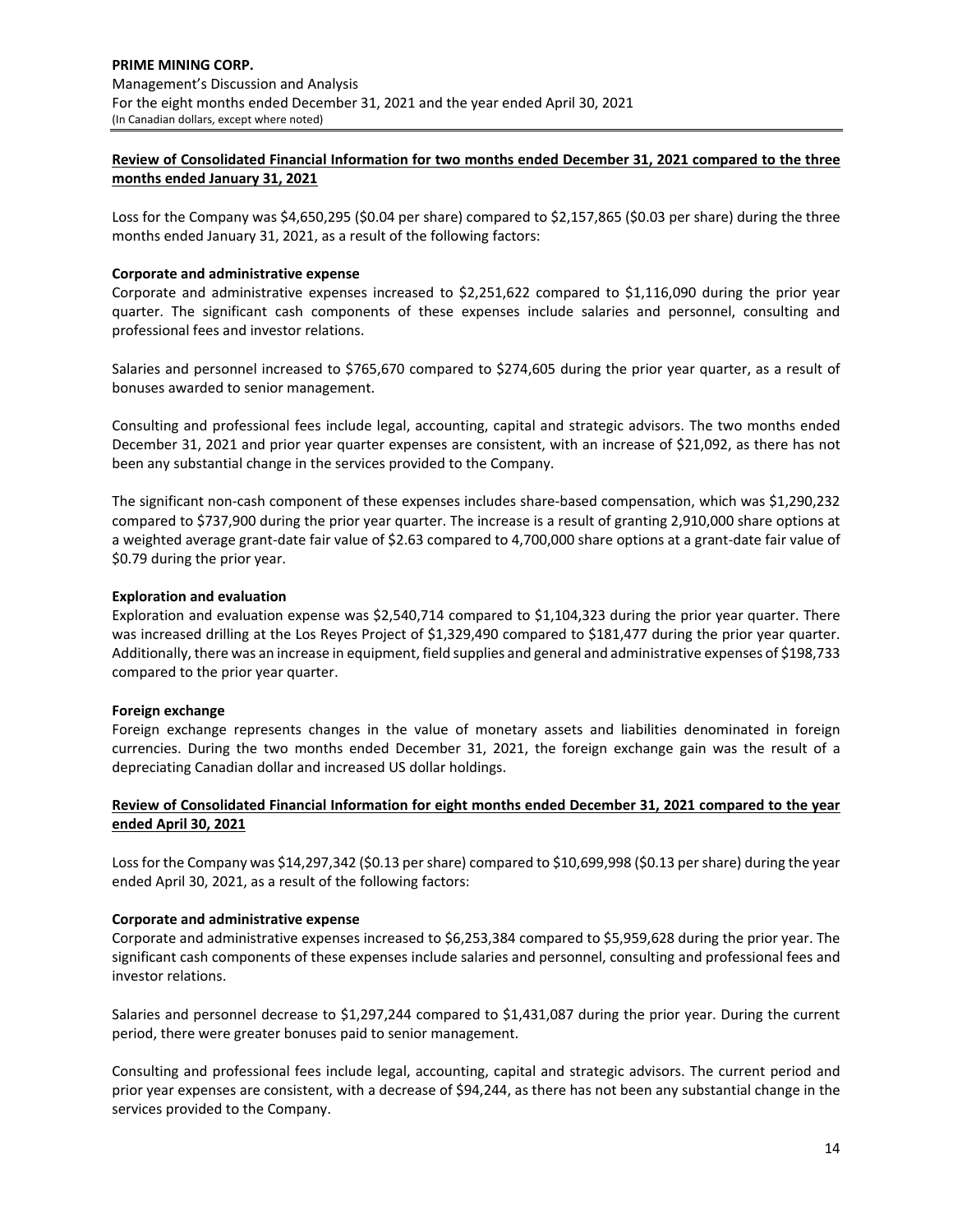Investor relations expenses includes news releases, communications programs, and participation at conferences. The expense decreased to \$65,192 compared to \$321,304 during the prior year. During the prior year, activities increased significantly following the rebranding of the Company and the acquisition of an option to acquire the Los Reyes Project.

The significant non-cash component of these expenses includes share-based compensation, which was \$4,381,511 compared to \$3,553,678 during the prior year. Refer to the share-based compensation discussion above.

# **Exploration and evaluation**

Exploration and evaluation expense was \$8,304,312 compared to \$4,973,290 during the prior year. The Company increased exploration activities at the Los Reyes Project. Refer to the *Highlights and Key Developments* section above.

## **Depreciation**

Depreciation expense represents depreciation of equipment and the right-of-use asset associated with the Company's office lease. Depreciation expense was \$154,183 compared to \$106,766 during prior year. The increase is a result of additions to property and equipment of \$583,641 during the current period which were depreciated.

## **Foreign exchange**

Foreign exchange represents changes in the value of monetary assets and liabilities denominated in foreign currencies. During the current period, the foreign exchange gain was the result of a depreciating Canadian dollar and increased US dollar holdings.

## **Significant Quarterly Variations**

- Quarter ended April 30, 2020 The Company recognized an impairment provision of \$5,441,325 and sharebased compensation of \$285,000. Additionally, exploration and evaluation expenses of \$542,981 were incurred at the Los Reyes Project.
- Quarter ended July 31, 2020 The Company awarded stock options and recognized share-based compensation of \$1,358,961.
- Quarter ended October 30, 2020 ‐ The Company increased the senior management team and awarded stock options recognizing share‐based compensation of \$1,085,539. Additionally, exploration and evaluation expenses of \$892,290 were incurred at the Los Reyes Project.
- Quarter ended January 31, 2021 The Company incurred additional share-based compensation expense of \$737,900 related to the vesting of options. Additionally, exploration and evaluation expenses of \$1,104,323 were incurred at the Los Reyes Project.
- Quarter ended April 30, 2021 The Company incurred additional share-based compensation expense of \$371,278 related to the vesting of options. Additionally, exploration and evaluation expenses of \$2,646,500 were incurred at the Los Reyes Project.
- Quarter ended July 31, 2021 ‐ The Company incurred exploration and evaluation expenditures of \$3,217,146 at the Los Reyes Project.
- Quarter ended October 31, 2021 The Company incurred additional share-based compensation expense of \$2,499,230 related to the granting and vesting of options. Additionally, exploration and evaluation expenses of \$2,546,452 were incurred at the Los Reyes Project.
- Two months ended December 31, 2021 ‐ The Company incurred additional share‐based compensation expense of \$1,290,232 related to the granting and vesting of options. Additionally, exploration and evaluation expenses of \$2,540,714 were incurred at the Los Reyes Project.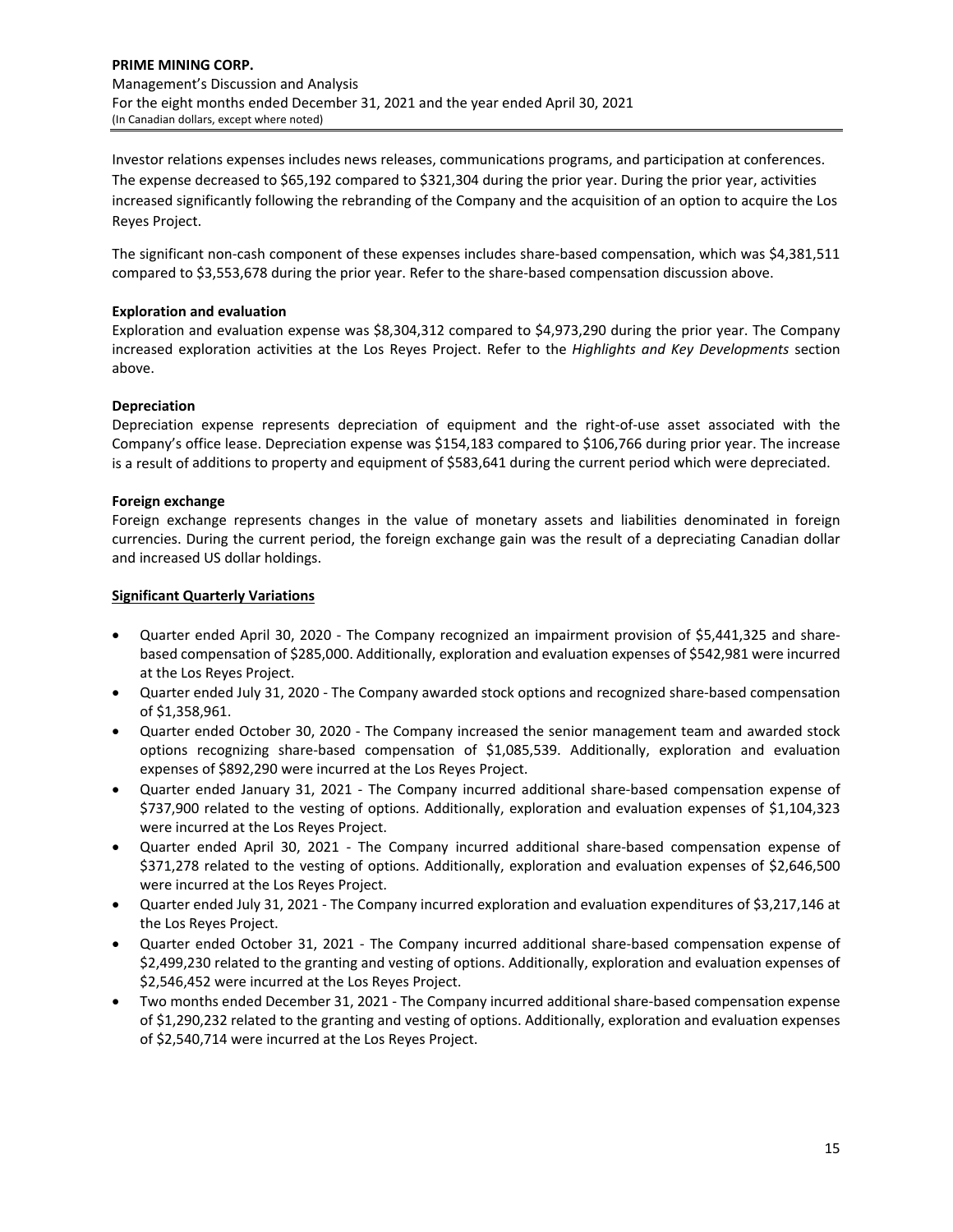## **Cash flows**

|                                       | <b>Eight months ended</b><br>December 31,<br>2021 | Year ended<br>April 30,<br>2021 |
|---------------------------------------|---------------------------------------------------|---------------------------------|
| Cash used in operating activities     | (9,064,763)                                       | (6,531,950)                     |
| Cash provided by financing activities | 6,061,785                                         | 40,988,610                      |
| Cash used in investing activities     | (1,610,121)                                       | (3,450,674)                     |
| (Decrease) increase in cash           | (4,613,099)                                       | 31,005,986                      |
| Cash, beginning of period             | 32,026,806                                        | 1,020,820                       |
| Cash, end of period                   | 27,413,707                                        | 32,026,806                      |

## **Operating activities**

During eight months ended December 31, 2021, salaries and personnel expenditures of \$1,297,244 were incurred by the Company which is a significant portion of the operating expenditures. There was office rent and administrative expenditures of \$262,480. Legal and accounting expenditures of \$246,957 were also incurred. Additional expenditures of \$8,304,312 were incurred relating to Los Reyes Project.

During the year ended April 30, 2021, salaries and personnel expenditures of \$1,431,087 were incurred by the Company which is a significant portion of the operating expenditures. There were office rent and administrative expenditures of \$312,358. Legal and accounting expenditures of \$341,201 were also incurred. Additional expenditures of \$4,973,290 were incurred relating to Los Reyes Project.

## **Financing activities**

During eight months ended December 31, 2021, the Company had the following significant financing activities:

- Issued 11,266,622 common shares for gross proceeds of \$6,113,311 upon exercise of warrants.
- Issued 265,000 common shares for gross proceeds of \$151,000 upon exercise of options.

During the year ended April 30, 2021, the Company had the following significant financing activities:

- Completed a private placement resulting in net proceeds of \$9,431,470.
- Completed a bought deal private placement resulting in net proceeds of \$26,767,705.
- Issued 8,665,951 common shares for gross proceeds of \$4,662,975 upon exercise of warrants.
- Issued 2,500,000 common shares for gross proceeds of \$1,010,000 upon exercise of options.
- Repaid the long‐term loan of \$1,000,000 and interest and fees of \$164,678.

#### **Investing activities**

During eight months ended December 31, 2021, the second and final option payment to Vista Gold of US\$1,000,000 was made by the Company. Additionally, the Company acquired more vehicles to support the Los Reyes project.

During year ended April 30, 2021, the Company completed the acquisition of the Los Reyes Project. As part of this transaction, the Company set up a long‐term receivable for value added sales taxes that are recoverable from the Mexican government and a corresponding liability to refund part of those taxes to the vendor of the Los Reyes property. Additionally, as part of the Los Reyes Project transaction, the Company issued 330,000 common shares valued at \$465,000 which is recorded as a component of shareholders' equity. The first payment to Vista of US\$1,100,000 was completed during January 2021.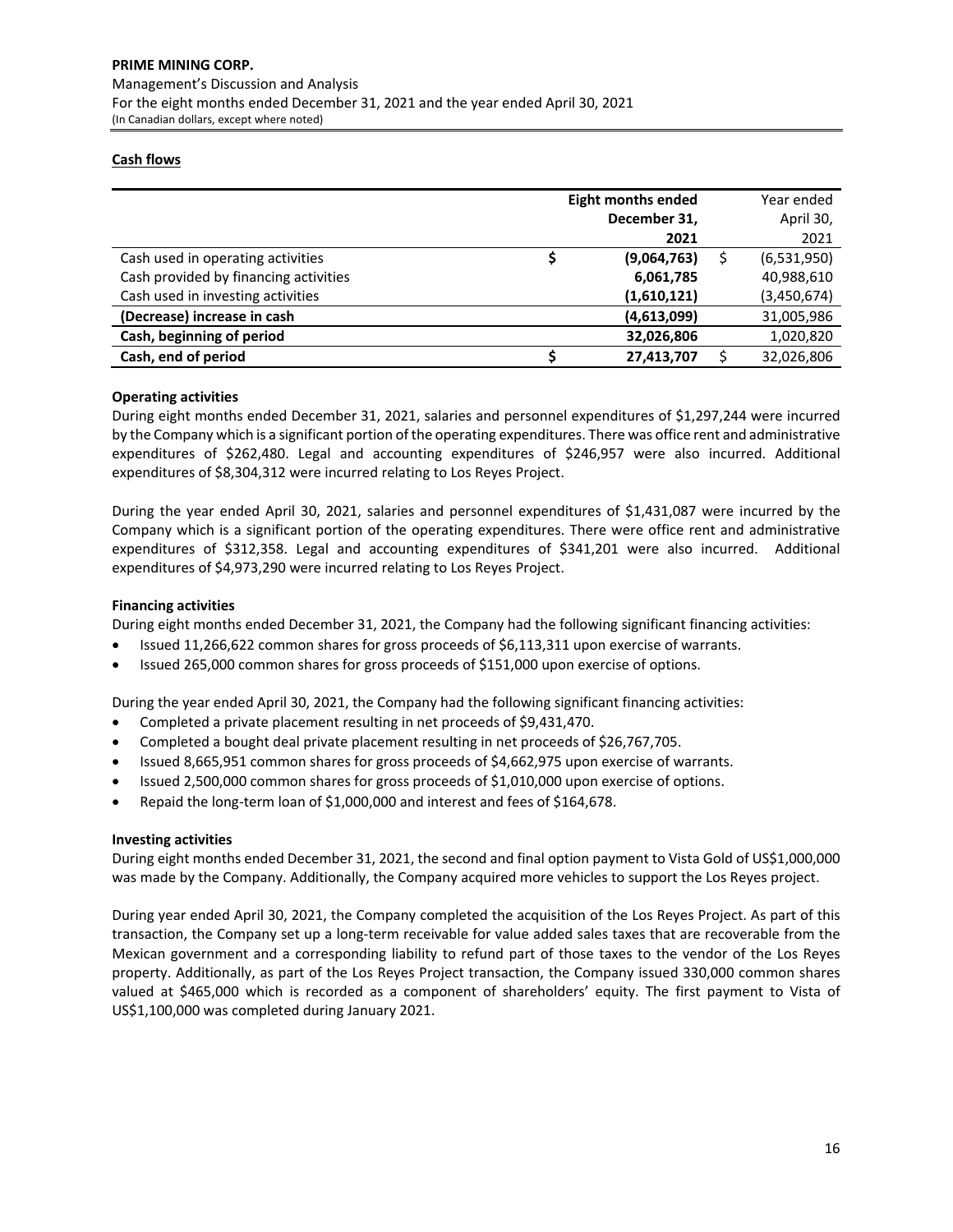#### **LIQUIDITY AND CAPITAL RESOURCES**

Liquidity risk is the risk that the Company will encounter difficulties in meeting obligations associated with its financial liabilities and other contractual obligations.

The Company is a mineral exploration company and currently has no operating income or positive operating cash flows. The Company depends upon share issuances and property option agreementsto fund its exploration activities and administrative expenses.

Factors that may affect the Company's liquidity are continuously monitored. These factors include the market price of gold, operating costs, exploration expenditures, the timing of VAT recoveries, foreign currency fluctuations, health and safety risks related to the covid‐19, and risks and uncertainties (refer to *Risks and Uncertainties* section).

The Company will need to raise additional funds to fully develop its mineral properties. There can be no assurance that the Company will succeed in obtaining additional financing, now or in the future. Consequently, the Company is subject to liquidity risk.

At December 31, 2021, the Company had working capital of \$26,232,817 including cash of \$27,413,707, compared to a working capital of \$31,369,510 at April 30, 2021. Accounts payable and accruals increased to \$1,325,936 compared to \$833,744, at April 30, 2021, due to increased activities at the Los Reyes Project and bonuses awarded to senior management. The long-term payable of \$944,292 requires payment when the value added tax receivable of \$1,049,214 is refunded.

At December 31, 2021, the Company has the following capital resource commitments:

- The Company must undertake exploration and make cash progress payments to maintain its exploration property rights.
- The Company is committed to make payments under property and equipment leasestotalling \$249,098 through 2027.

#### **RELATED PARTY TRANSACTIONS**

Key management personnel are the persons responsible for the planning, directing and controlling the activities of the Company and includes both executive and non‐executive directors, officers, and entities controlled by such persons. The Company considers all directors and officers of the Company to be key management personnel.

Key management compensation includes:

|                                  | <b>Eight months ended</b> | Year ended |
|----------------------------------|---------------------------|------------|
|                                  | December 31,              | April 30,  |
|                                  | 2021                      | 2021       |
| Salaries, personnel and benefits | 1,338,608                 | 1,353,177  |
| Directors fees                   | 140,920                   | 175,401    |
| Share-based compensation         | 2.611.445                 | 3,268,843  |
|                                  | 4,090,973                 | 4,797,421  |

Trade payables and accruals include \$593,070 (April 30, 2021 ‐ \$16,250) owed to directors and officers of the Company in connection to accrued salaries and benefits.

During the year ended April 31, 2021, the Company repaid the loan balance, interest and commitment fee owed to Andrew Bowering, a director and officer of the Company of \$1,164,678.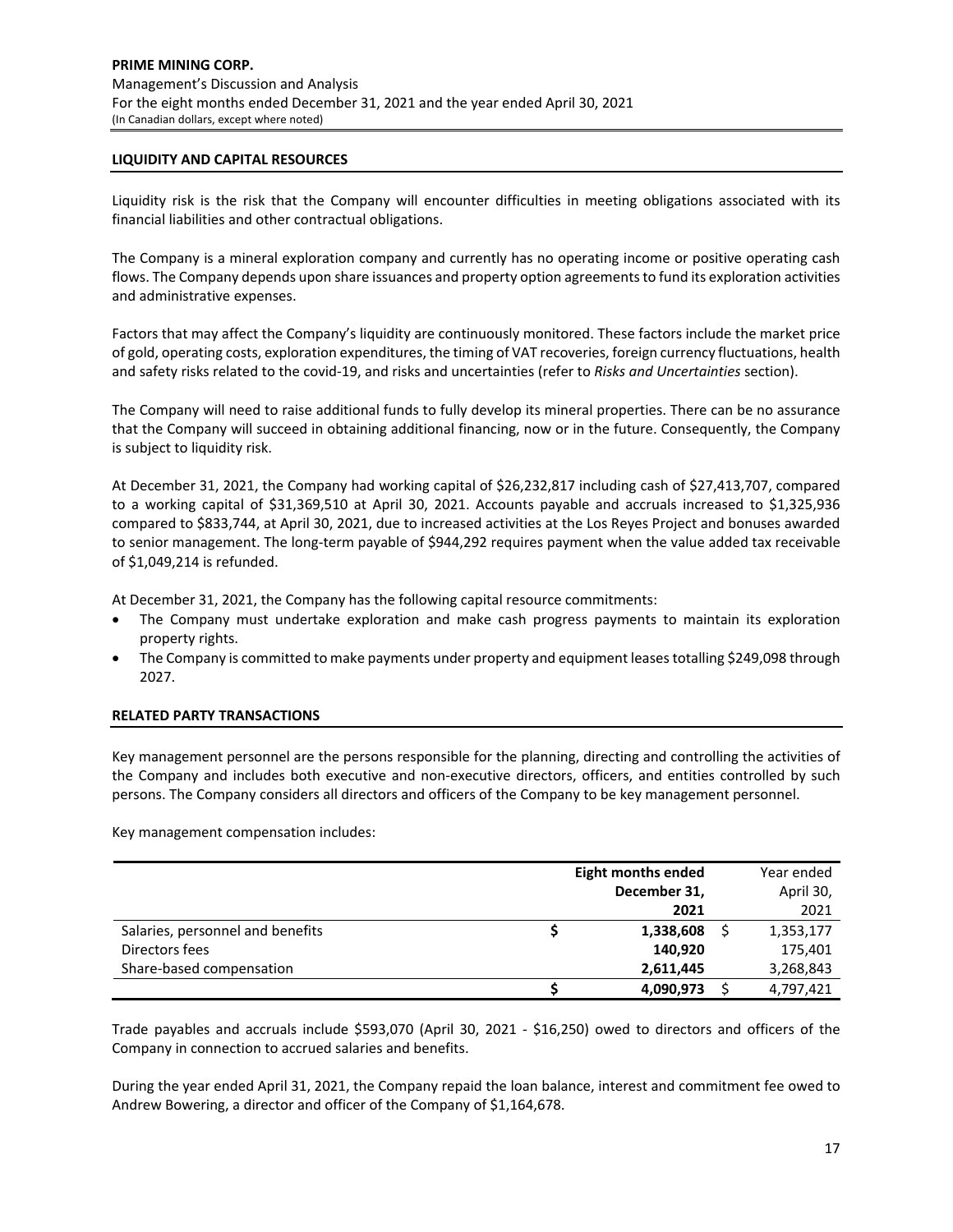## **OUTSTANDING SHARE DATA**

At March 29, 2022, the Company had the following equity securities outstanding:

|                                                                                          | <b>Authorized</b>                                                      | Outstanding                                                                            |
|------------------------------------------------------------------------------------------|------------------------------------------------------------------------|----------------------------------------------------------------------------------------|
| Equity securities - voting                                                               | Unlimited common shares                                                | 112,693,205 common shares                                                              |
| Stock options - convertible to<br>voting common shares<br>Warrants convertible to voting | Stock options to acquire up to 10% of<br>the outstanding common shares | Stock options to acquire 10,210,000<br>common shares<br>Warrants to acquire 24,403,125 |
| common shares                                                                            |                                                                        | common shares                                                                          |

# **SIGNIFICANT ACCOUNTING POLICIES**

The consolidated financial statements have been prepared in accordance with IFRS as issued by the International Accounting Standards Board ("IASB"), effective as of December 31, 2021. The Company's significant accounting policies are described in note 3 of the Company's consolidated financial statements for the eight months ended December 31, 2021 and year ended April 30, 2021.

## **CRITICAL ACCOUNTING ESTIMATES**

The Company makes estimates and assumptions about the future that affect the reported amounts of assets and liabilities. Estimates and judgments are continually evaluated based on historical experience and other factors, including expectations of future events that are believed to be reasonable under the circumstances. In the future, actual experience may differ from these estimates and assumptions.

The effect of a change in an accounting estimate is recognized prospectively by including it in total comprehensive loss in the period of the change, if the change affects that period only, or in the period of the change and future periods, if the change affects both.

Information about such judgements and estimatesis contained in the description of accounting policies(note 3) and other notes to the Company's consolidated financial statements. Management has made the following critical accounting judgements and estimates:

#### **Critical judgments in applying accounting policies**

#### **Exploration and evaluation assets**

The application of the Company's accounting policy for exploration and evaluation expenditure requires judgment in determining whether it is likely that future economic benefits will flow to the Company, which may be based on assumptions about future events or circumstances. Estimates and assumptions made may change if new information becomes available. If, after the expenditure is capitalized, information becomes available suggesting that the recovery of the expenditure is unlikely, the amount capitalized is written off to profit or loss in the period the new information becomes available.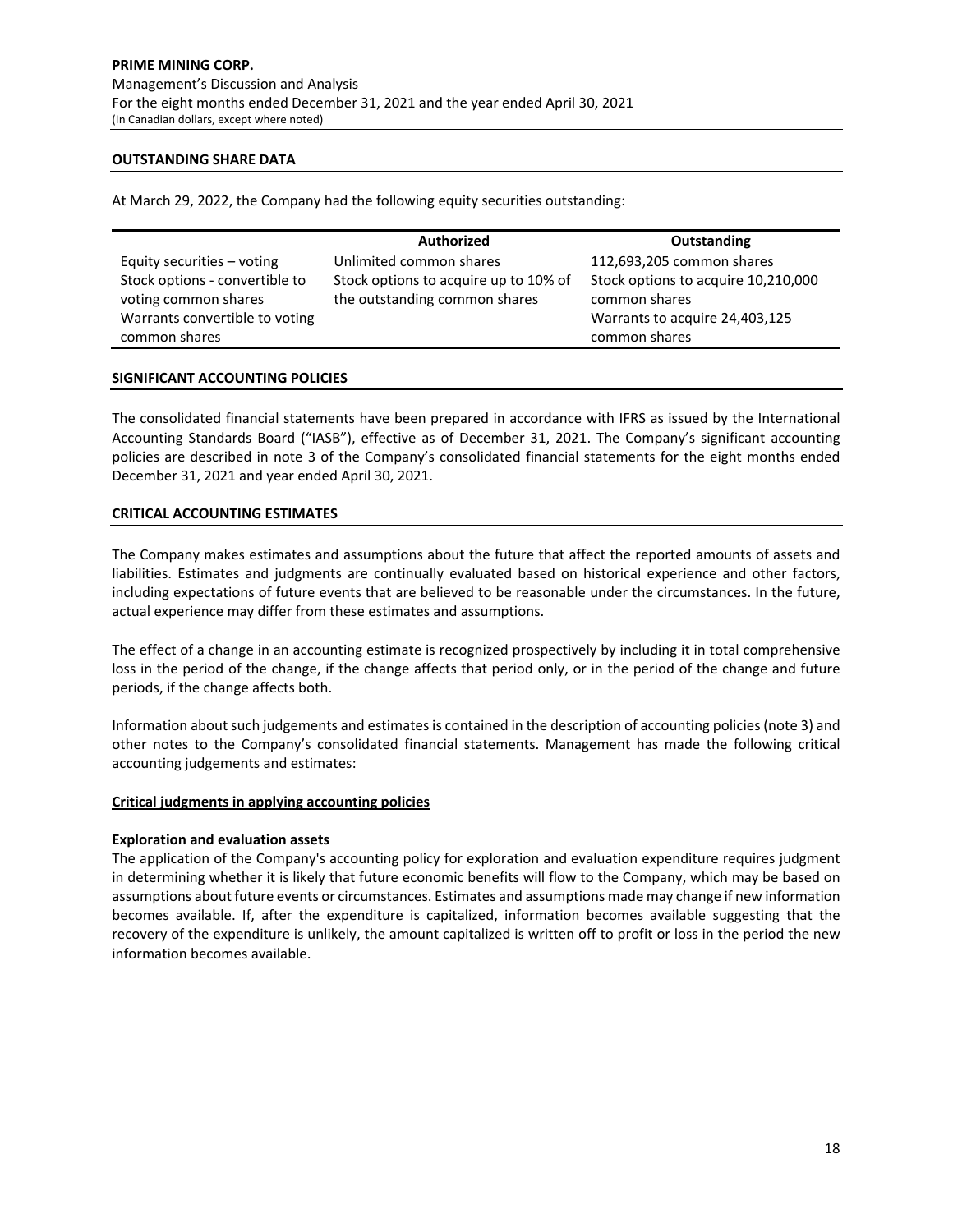## **Key sources of estimation uncertainty**

#### **Rehabilitation provisions**

Rehabilitation provisions have been created based on the Company's internal estimates with future period amounts discounted to reflect the time value of money. Assumptions, based on the current economic environment, have been made which management believes are a reasonable basis upon which to estimate the future liability. These estimates take into account any material changes to the assumptions that occur when reviewed regularly by management. Estimates are reviewed annually and are based on current regulatory requirements. Significant changes in estimates of contamination, restoration standards and techniques will result in changes to provisions from period to period. Actual rehabilitation costs will ultimately depend on future market prices for the rehabilitation costs which will reflect the market condition at the time the rehabilitation costs are actually incurred.

#### **Income tax**

Significant judgment is required in determining the provision for income taxes. There are many transactions and calculations undertaken during the ordinary course of businessfor which the ultimate tax determination is uncertain. The Company recognizesliabilities and contingenciesfor anticipated tax audit issues based on the Company's current understanding of the tax law. For matters where it is probable that an adjustment will be made, the Company records its best estimate of the tax liability including the related interest and penalties in the current tax provision. Management believes it has adequately provided for the probable outcome of these matters; however, the final outcome may result in a materially different outcome than the amount included in the tax liabilities.

In addition, the Company may recognize deferred tax assets relating to tax losses carried forward to the extent there are sufficient taxable temporary differences (deferred tax liabilities) relating to the same taxation authority and the same taxable entity against which the unused tax losses can be utilized. However, utilization of the tax losses also depends on the ability of the taxable entity to satisfy certain tests at the time the losses are recouped.

#### **Share‐based payment transactions**

The Company measures the cost of equity‐settled transactions with employees by reference to the fair value of the equity instruments at the date at which they are granted. Estimating fair value forshare‐based payment transactions requires determining the most appropriate valuation model, which is dependent on the terms and conditions of the grant. This estimate also requires determining the most appropriate inputs to the valuation model including the expected life of the share option, volatility and dividend yield and making assumptions about them. The assumptions and models used for estimating fair value for share‐based payment transactions are disclosed in note 11 of the Company's consolidated financial statements.

#### **VAT receivable**

The recovery of VAT receivable involves a complex application process, and the timing of collection is uncertain. The Company has not recognized a loss allowance for expected credit losses as the VAT receivable is not a contract asset and therefore outside the scope of IFRS 9.

#### **CHANGES IN ACCOUNTING POLICIES**

During the year ended April 30, 2021, the Company voluntarily change is accounting policy regarding exploration and evaluation expenditures. Refer to note 3 of the consolidated financial statements.

The accounting policies applied in the preparation of the Company's consolidated financial statements for the eight months ended December 31, 2021 and year ended April 30, 2021, are consistent with those applied and disclosed in the Company's consolidated financial statements.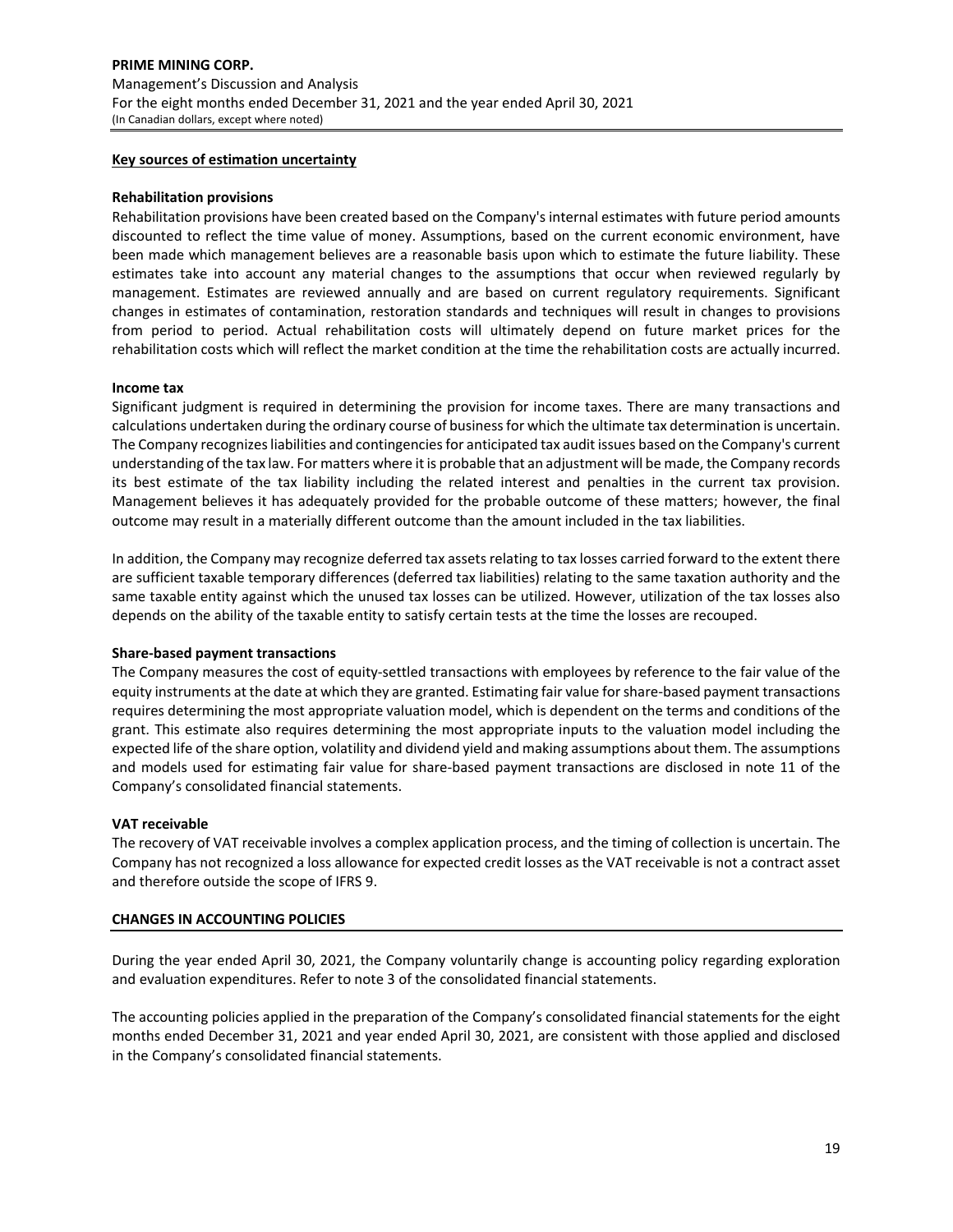# **PRIME MINING CORP.** Management's Discussion and Analysis For the eight months ended December 31, 2021 and the year ended April 30, 2021 (In Canadian dollars, except where noted)

# **RESTATEMENT RECONCILIATIONS**

## **Loss for the period**

|                      |                        | <b>Effect of change in</b> | As restated under new |
|----------------------|------------------------|----------------------------|-----------------------|
| <b>Quarter ended</b> | As previously reported | accounting policy          | accounting policy     |
| April 30, 2020       | (6,656,665)            | (195,828)                  | (6,852,493)           |
| July 31, 2020        | (2,338,461)            | (330, 177)                 | (2,668,638)           |
| October 31, 2020     | (1,656,466)            | (892, 290)                 | (2,548,756)           |
| January 31, 2021     | (1,053,542)            | (1, 104, 323)              | (2, 157, 865)         |

## **Loss per share**

|                      |                        | <b>Effect of change in</b> | As restated under new |
|----------------------|------------------------|----------------------------|-----------------------|
| <b>Quarter ended</b> | As previously reported | accounting policy          | accounting policy     |
| April 30, 2020       | (0.11)                 | (0.01)                     | (0.12)                |
| July 31, 2020        | (0.03)                 | (0.01)                     | (0.04)                |
| October 31, 2020     | (0.02)                 | (0.01)                     | (0.03)                |
| January 31, 2021     | (0.01)                 | (0.02)                     | (0.03)                |

## **Total assets**

|                      |  | <b>Effect of change in</b> | As restated under new |                   |                   |
|----------------------|--|----------------------------|-----------------------|-------------------|-------------------|
| <b>Quarter ended</b> |  | As previously reported     |                       | accounting policy | accounting policy |
| April 30, 2020       |  | 10,360,210                 |                       | (1, 168, 264)     | 9,191,946         |
| July 31, 2020        |  | 21,271,577                 |                       | (330, 177)        | 20,941,400        |
| October 31, 2020     |  | 21,590,035                 |                       | (1, 222, 467)     | 20,367,568        |
| January 31, 2021     |  | 16,370,577                 |                       | (2,326,790)       | 14,043,787        |

#### **FINANCIAL INSTRUMENTS AND FINANCIAL RISK MANAGEMENT**

The Company's financial instruments consist of cash, receivables, deposits, VAT receivables, trade payables and accruals, advances from related party, loan payable and lease liability. The carrying value of all the Company's financial instruments approximates their fair value except for cash. The fair value of cash is measured using Level 1 inputs. It is management's opinion that the Company is not exposed to significant interest or credit risks arising from these financial instruments.

The Company's activities expose it to a variety of financial risks, of which the primary ones are liquidity risk and foreign exchange risk. The Company does not have a practice of trading derivatives.

The Company manages liquidity risk by attempting to maintain adequate cash balances. If necessary, the Company may raise funds through the issuance of debt, equity or sale of non-core assets. The Company ensures that there is sufficient capital to meet its obligations by continuously monitoring and reviewing actual and forecasted cash flows and matching the maturity profile of financial assets to development, capital and operating needs.

The Company is exposed to foreign exchange fluctuations, primarily on value added tax receivable balances denominated in Mexican pesos and the long‐term payable balance denominated in US dollars.

The Company's financial risks are described in note 17 of the consolidated financial statements.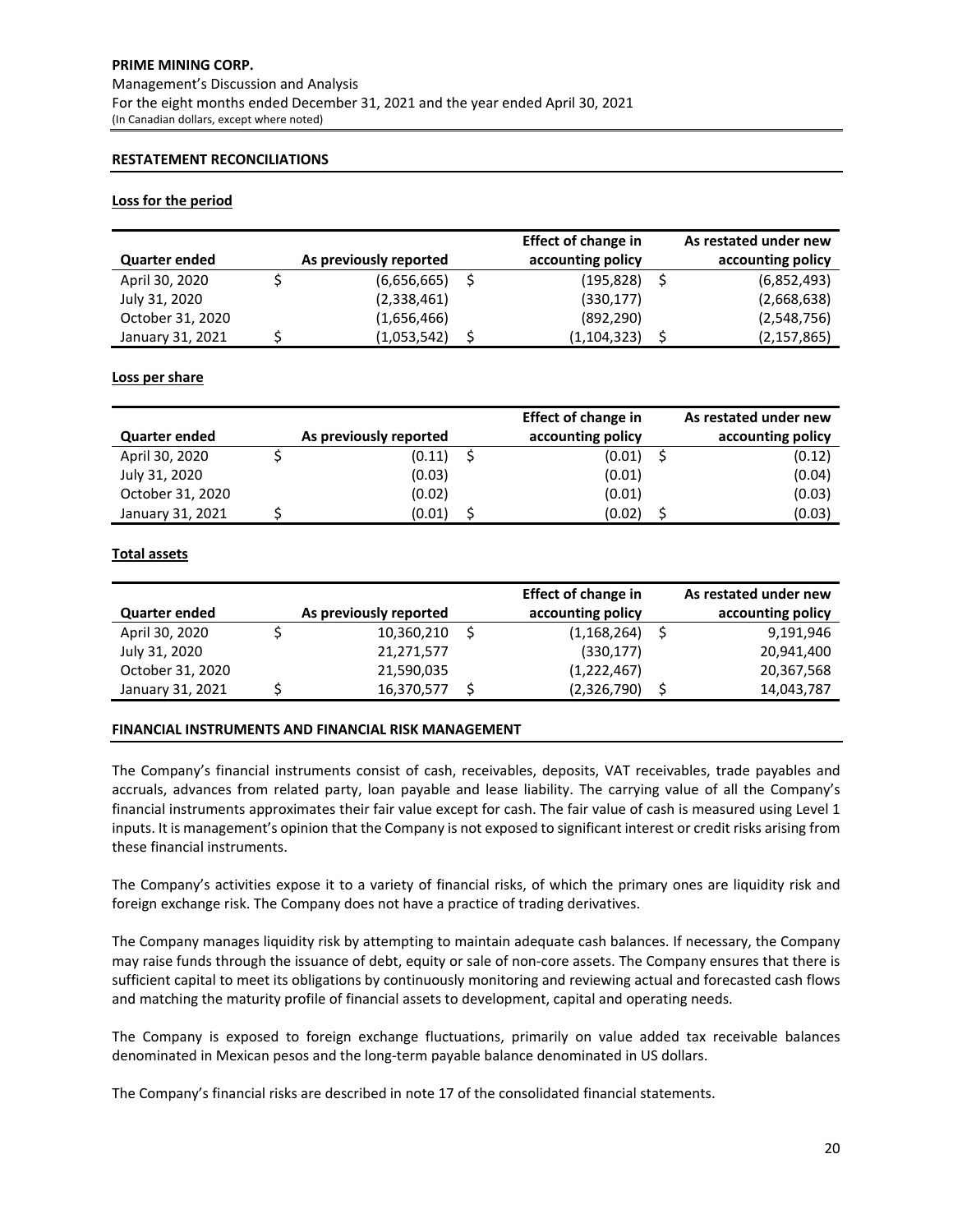#### **OFF‐BALANCE SHEET ARRANGEMENTS**

The Company has does not have any off-balance sheet arrangements.

#### **PROPOSED TRANSACTIONS**

At December 31, 2021, and the date hereof, the Company had no proposed transaction.

#### **RISKS AND UNCERTAINTIES**

The Company's business is the acquisition, exploration and development of mining properties. As a result, the operations of the Company are speculative due to the high‐risk nature of its business. The risk factors described below are not the only risks and uncertainties that the Company faces. Additional risks and uncertainties not presently known to the Company or that the Company currently considers immaterial may also impair its business. These risk factors could materially affect the Company's future operating results and could cause actual events to differ materially from those described in forward‐looking statements relating to the Company.

#### **Mineral Exploration**

The Company is engaged in mineral exploration and development activities which, by their nature, are speculative due to the high-risk nature of the Company's business and the present stage of its development. An investment in the Common Shares involves significant risks. In addition to information set out elsewhere, or incorporated by reference, in this MD&A, investors should carefully consider the risk factors set out below. Such risk factors could materially affect the Company's future financial results and could cause actual events to differ materially from those described in forward‐looking statements relating to the Company, each of which could cause investors to lose part or all of their investment in the Common Shares.

#### **Liquidity Risk**

The Company has in the past and may in the future seek to acquire additional funding by the sale of common shares, the sale of assets or through the assumption of additional debt. Movements in the price of the common shares have been volatile in the past and may be volatile in the future. Approximately 12.5% of the Company's shares are held by an insider, 25% are held by institutions and 15% are held by management and directors.

#### **Additional Capital**

The Company does not have sufficient financial resources available to undertake other extensive development or exploration programs. Commercial development or further exploration will require substantial additional financing. There can be no assurance that needed financing will be available in a timely or economically advantageous manner, or at all. Failure to obtain sufficient financing may result in delaying or indefinite postponement of exploration, development or production on any or all of its properties and plants or even a loss of property interests, in which case, the Company's ability to operate would be adversely affected. To obtain substantial additional financing, the Company may have to sell additional securities including, but not limited to, its Common Shares or some form of convertible securities, the effect of which may result in substantial dilution of the present equity interests of the Company's shareholders.

#### **Foreign Country Risk**

The Company's principal mineral properties are located in Mexico. The Company is subject to certain risks as a result of conducting foreign operations, including, but not limited to: currency fluctuations; possible political or economic instability that may result in the impairment or loss of mineral titles or other mineral rights; opposition from environmental or other non-governmental organizations; government regulations relating to the mining industry; renegotiation, cancellation or forced modification of existing contracts; expropriation or nationalization of property; changes in laws or policies or increasing legal and regulatory requirements including those relating to taxation,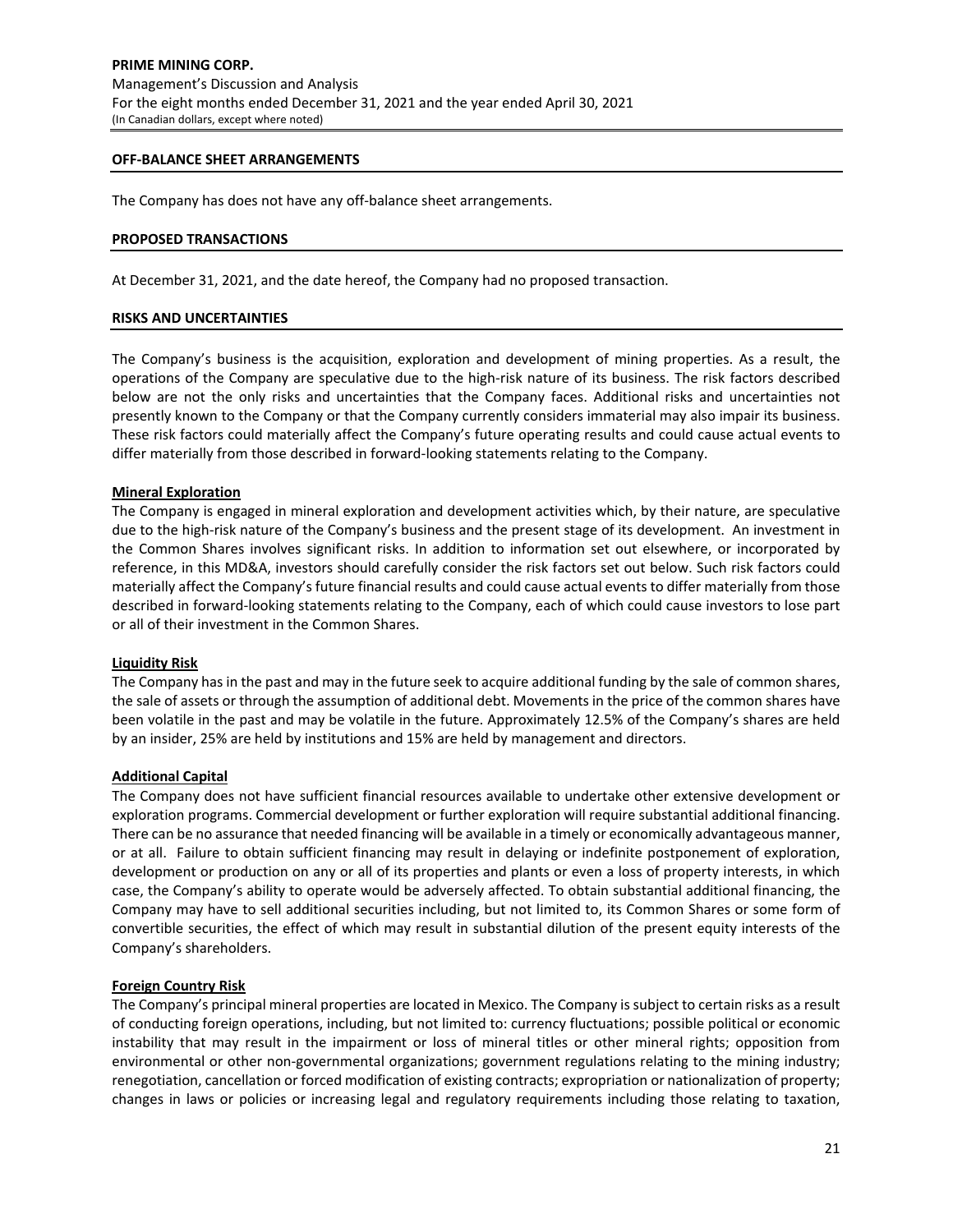# **PRIME MINING CORP.** Management's Discussion and Analysis For the eight months ended December 31, 2021 and the year ended April 30, 2021 (In Canadian dollars, except where noted)

royalties, imports, exports, duties, currency, or other claims by government entities, including retroactive claims and/or changes in the administration of laws, policies and practices; uncertain political and economic environments; war, terrorism, narco-terrorist actions or activities, sabotage and civil disturbances; delays in obtaining or the inability to obtain or maintain necessary governmental or similar permits or to operate in accordance with such permits or regulatory requirements; currency fluctuations; import and export regulations, including restrictions on the export of gold or other minerals; limitations on the repatriation of earnings; and increased financing costs. Any changesin regulations orshiftsin political attitudes are beyond the control of the Company and may adversely affect its business. The introduction of new tax laws, regulations or rules, or changes to, or differing interpretation of, or application of, existing tax laws, regulations, or rules in any of the countries in which the Company currently conducts business or in the future may conduct business, could result in an increase in taxes, or other governmental charges, duties, or impositions. Although the Company believes that its exploration activities are currently carried out in accordance with all applicable rules and regulations, new rules and regulations may be enacted, and existing rules and regulations may be applied in a manner that could limit or curtail production or development of the Company's properties. Amendments to current laws and regulations governing the operations and activities of the Company or more stringent implementation thereof could have a material adverse effect on the Company's business, financial condition, and results of operations.

# **Commodity Prices**

The mineral exploration and development businesses can be impacted by commodity prices, general economic conditions, external trade agreements, competitor activities, political instability and many other factors beyond the Company's control.

#### **No Known Mineral Reserves**

Although the Company has completed a mineral resource estimation at the Los Reyes Project, it has not identified any "mineral reserves". Only those mineral deposits that the Company can economically and legally extract or produce, based on a comprehensive evaluation of cost, grade, recovery and other factors, are considered mineral reserves. The mineral resource estimate does not meet this standard and no assurance can be given that any particular level of recovery of gold or other minerals from mineralized material will in fact be realized or that an identified mineralized deposit will ever qualify as a commercially mineable (or viable) reserve. Substantial additional work, including mine design and mining schedules, metallurgical flow sheets and process plant designs, would be required in order to determine if any economic deposits exist on the Los Reyes Project. Substantial expenditures would be required to establish mineral reserves through drilling and metallurgical and other testing techniques. The costs, timing and complexities of upgrading the mineralized material at the Los Reyes Project to proven or probable mineral reserves may be greater than the Company anticipates and may not be undertaken prior to development, if at all. Failure to discover economically recoverable reserves on a mineral property will require the Company to write‐ off the costs capitalized for that property in its financial statements. No assurance can be given that any level of recovery of any mineral resources will be realized or that any identified mineral deposit will ever qualify as a commercially mineable ore body that can be legally and economically exploited.

#### **Risk of Global Outbreaks of Contagious Diseases**

Risk of global outbreaks of contagious diseases, including the outbreak of a novel coronavirus have the potential to significantly and adversely impact the Company's operations and business. On March 11, 2020, the World Health Organization recognized COVID‐19 as a global pandemic. The Company is continuously evaluating the uncertainty and impact of the outbreak on the Company and its ability to operate due to employee absences, the length of travel and quarantine restrictions imposed by governments of affected countries, disruption in the Company's supply chains, information technology constraints, government interventions, market volatility, overall economic uncertainty and other factors currently unknown and not anticipated.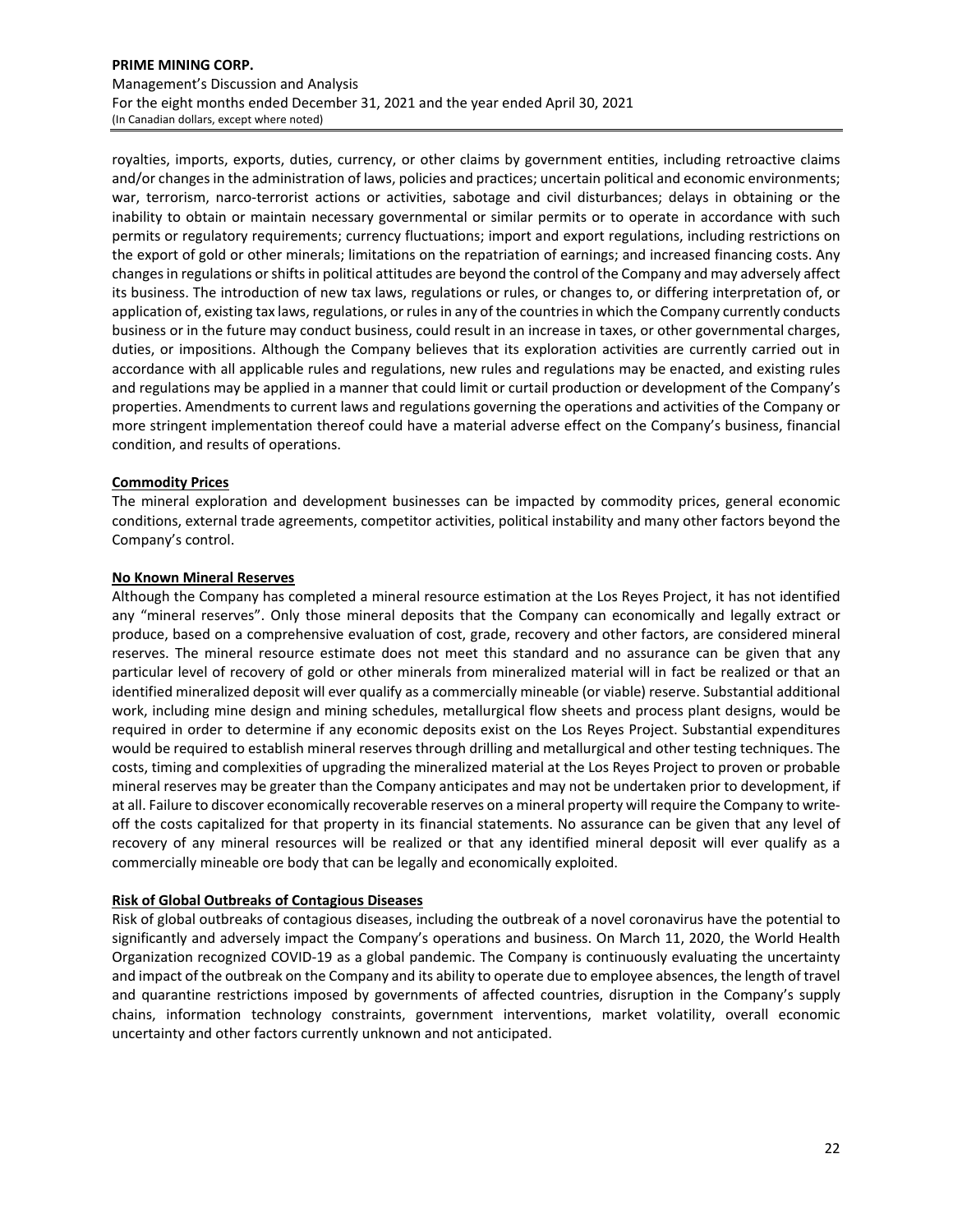## **PRIME MINING CORP.** Management's Discussion and Analysis For the eight months ended December 31, 2021 and the year ended April 30, 2021 (In Canadian dollars, except where noted)

There can be no certainty that COVID‐19, or other infectious illness, and the restrictive measures implemented to slow the spread of the virus will not materially impact the Company's operations or personnel in the coming weeks and months. It is not possible for the Company to predict the duration or magnitude of the adverse results of the outbreak and its effects on the Company's business, results of operations or ability to raise funds at this time.

# **Current Global Financial Condition**

Market events and conditions, including the disruptions in the international credit markets and other financial systems, along with political instability and volatility in oil and currency prices expressed in United States dollars have resulted in commodity prices remaining unstable. These conditions have also caused a loss of confidence in global credit markets, resulting in a climate of greater volatility, tighter regulations, less liquidity, widening credit spreads, less price transparency, increased credit losses and tighter credit conditions. Notwithstanding various actions by governments, concerns about the general condition of the capital markets, financial instruments, banks and investment banks, insurers and other financial institutions have caused the broader credit markets to be volatile and interest rates to remain at historical lows. These events are illustrative of the effect that events beyond the Company's control may have on commodity prices; demand for metals, including gold; availability of credit; investor confidence; and general financial market liquidity, all of which may affect the Company's business.

# **History of Losses**

The Company has incurred losses since its inception and will continue to incur losses in the future until and unless the Company can derive sufficient revenues from its projects. Such future losses could have an adverse effect on the market price of the Common Shares, which could cause investors to lose part or all their investment in the Common Shares.

# **Title Risks**

While the Company has registered its mining claims and properties with the appropriate authorities and filed all pertinent information and paid all applicable fees, this cannot be construed as a guarantee of title and title to the Company's resource and other properties may be disputed or may be affected by undetected defects.

# **Foreign Subsidiaries**

The Company conducts certain of its operations through foreign subsidiaries and some of its assets are held in such entities. Any limitation on the transfer of cash or other assets between the Company and such entities, or among such entities, could restrict the Company's ability to fund its operations efficiently. Any such limitations, or the perception that such limitations may exist now or in the future, could have an adverse impact on the Company's valuation and stock price.

# **Mine Development Risks**

The business of mineral exploration and extraction involves a high degree of geological, technical and economic uncertainty because of the difficulty of locating a viable mineral deposit, the costs and other risksinvolved in bringing a deposit into production and the uncertainty of future mineral prices.

# **Uninsurable Risks**

The Company is subject to a number of risks and hazards and no assurance can be given that insurance to cover the risks to which its activities are subject will be available at all or at commercially reasonable premiums. The Company currently maintains insurance within ranges of coverage which it believes to be consistent with industry practice for companies of a similar stage of development.

#### **Reliance on Management and Experts**

Development depends on the efforts of key members of management and employees. Loss of any of these people could have a material adverse effect. The Company does not have key person insurance with respect to any of its key employees.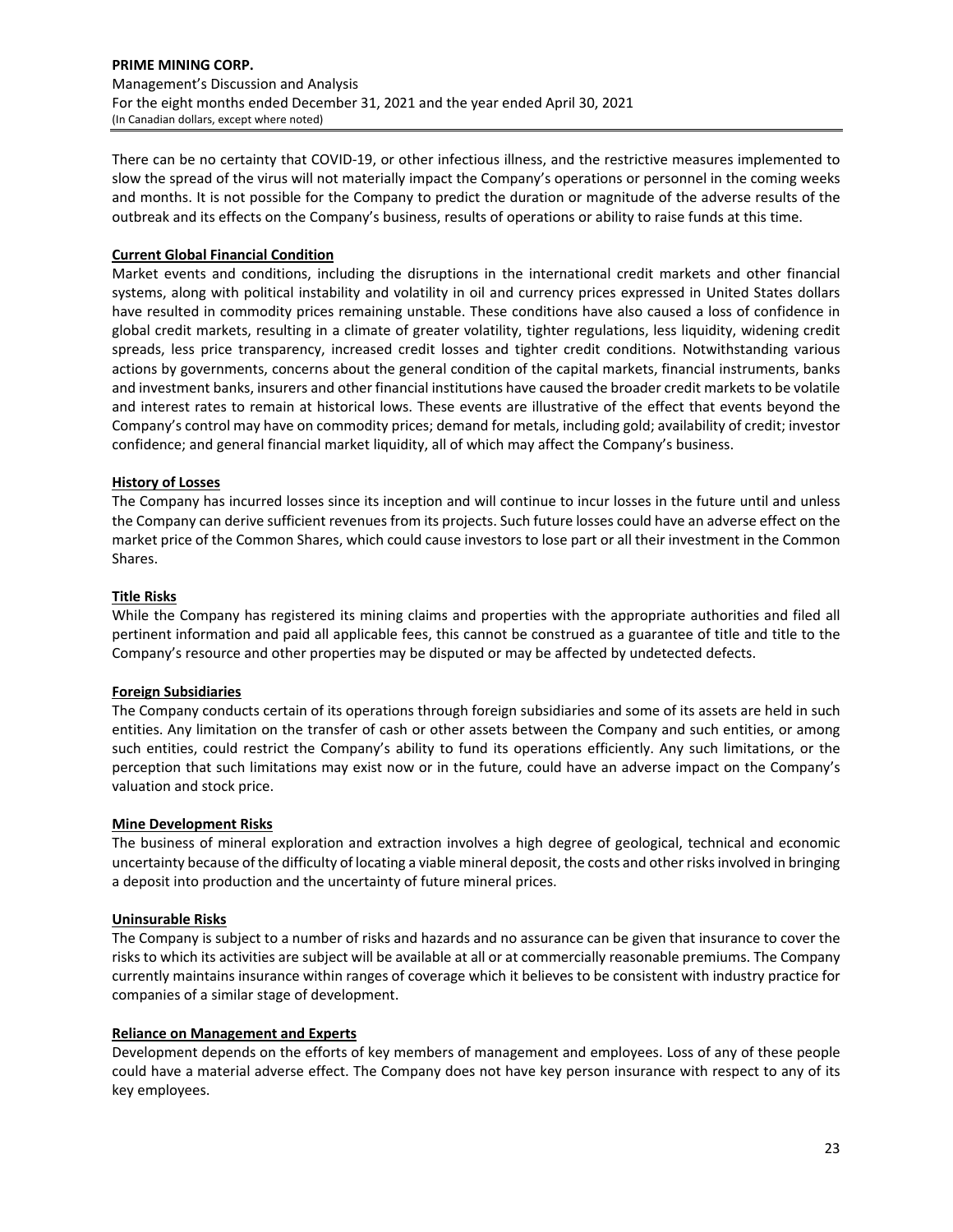# **Competition**

Significant and increasing competition exists for mineral deposits in each of the jurisdictions in which the Company conducts operations. As a result of this competition, much of which is with large established mining companies with substantially greater financial and technical resources than the Company has, it may be unable to acquire additional attractive mining claims or financing on terms it considers acceptable. The Company also competes with other mining and mineral processing and refining companies in the recruitment and retention of qualified employees. Consequently, the Company's revenues, operations and financial condition could be materially adversely affected.

## **Conflicts of Interest**

Certain of the Company's directors, officers and other members of management do, and may in the future, serve as directors, officers, promoters and members of management of other mineral exploration and development companies and, therefore, it is possible that a conflict may arise between their duties as a director, officer, promoter or member of the Company's management team and their duties as a director, officer, promoter or member of management of such other companies. The Company's directors and officers are aware of the laws establishing the fiduciary duties of directors and officers including the requirement that directors disclose conflicts of interest and abstain from voting on any matter where there is a conflict of interest. The Company will rely upon these laws in respect of any directors' and officers' conflicts of interest or in respect of any breaches of duty by any of its directors or officers.

## **Environmental Risks and Hazards**

All phases of the Company's operations are subject to extensive environmental regulations. These regulations mandate, among other things, the maintenance of air and water quality standards and land reclamation, provide for restrictions and prohibitions on spills, releases or emissions of various substances produced in association with certain mining industry activities and operations. They also set forth limitations on the generation, transportation, storage and disposal of hazardous waste. A breach of these regulations may result in the imposition of fines and penalties. In addition, certain types of mining operations require the submission and approval of environmental impact assessments. Environmental legislation is evolving in a manner which will require stricter standards and enforcement, increased fines and penalties for non-compliance, more stringent environmental assessments of proposed projects and a heightened degree of responsibility for companies and their officers, directors and employees. The cost of compliance with changes in governmental regulations has a potential to reduce the viability or profitability of operations. Environmental hazards may exist on the properties in which the Company holds its interests or on properties that will be acquired which are unknown to the Company at present and which have been caused by previous or existing owners or operators of those properties.

#### **Infrastructure**

Exploration activities depend, to one degree or another, on adequate infrastructure. Reliable roads, bridges, power sources, and water supply are important determinants for capital and operating costs. The lack of availability on acceptable terms or the delay in the availability of any one or more of these items could prevent or delay exploration of the Los Reyes Project. If adequate infrastructure is not available in a timely manner, there can be no assurance that the further exploration of the Los Reyes Project will be completed on a timely basis, if at all. In addition, unusual weather phenomena, sabotage, government or other interference in the maintenance or provision of such infrastructure could adversely affect the Company's exploration and development activities.

#### **Community Relations**

The Company's relationships with the communities in which it operates, and other stakeholders are critical to ensure the future success of the construction and development of its projects. There is an increasing level of public concern relating to the perceived effect of mining activities on the environment and on communities impacted by such activities. Publicity adverse to the Company, its operations or extractive industries generally, could have an adverse effect on the Company and may impact relationships with the communities in which the Company operates and other stakeholders. While the Company is committed to operating in a socially responsible manner, there can be no assurance that its efforts in this respect will mitigate this potential risk. Further, damage to the Company's reputation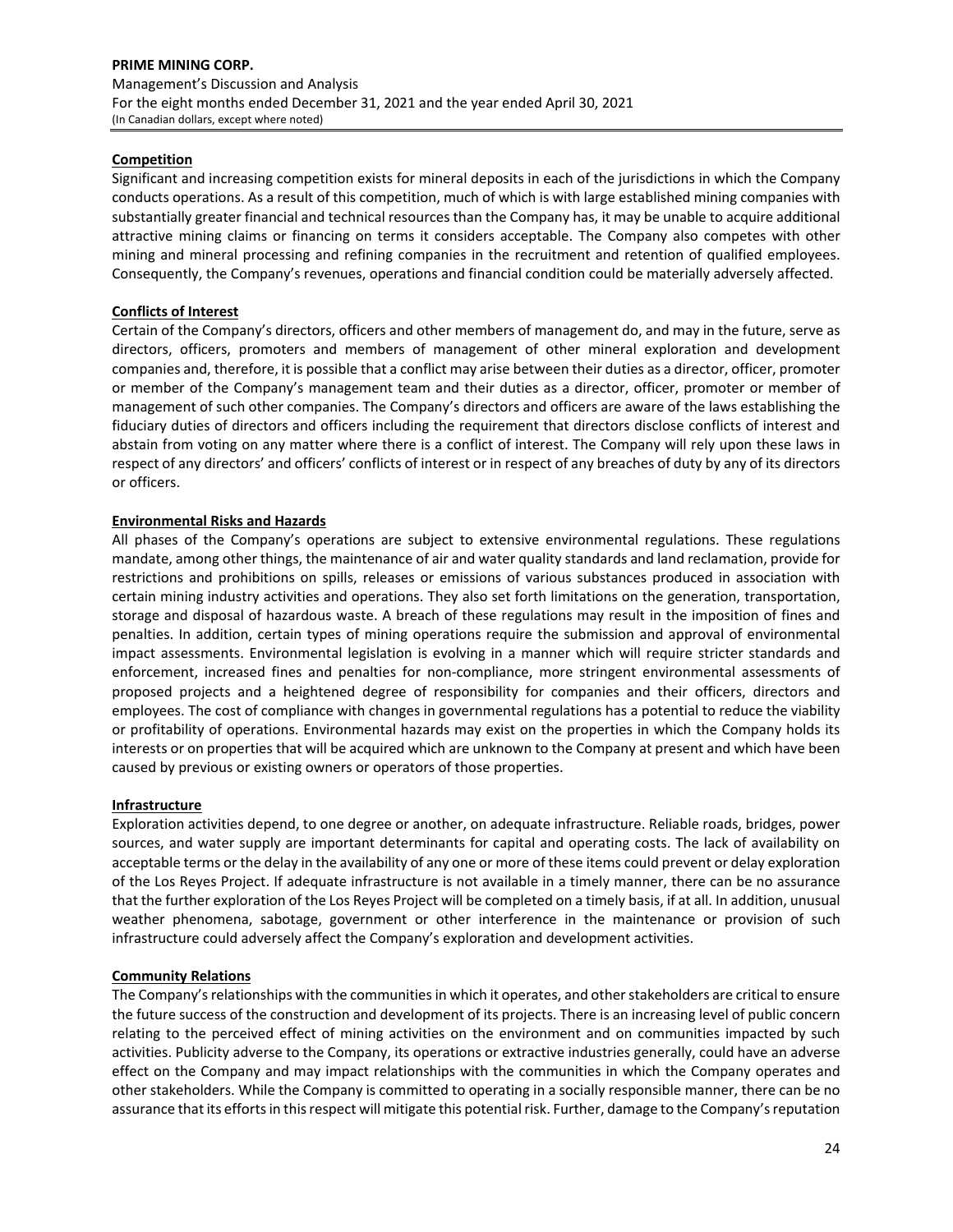can be the result of the perceived or actual occurrence of any number of events, and could include any negative publicity, whether true or not. The increased usage of social media and other web-based tools used to generate, publish and discuss user‐generated content and to connect with other users has made it increasingly easier for individuals and groups to communicate and share opinions and views in regard to the Company and its activities, whether true or not. While the Company strives to uphold and maintain a positive image and reputation, the Company does not ultimately have control over how it is perceived by others. Reputation loss may lead to increased challenges in developing, maintaining community relations and advancing its projects and decreased investor confidence, all of which may have a material adverse impact on the financial performance and growth of the Company.

## **Information Technology**

The Company is reliant on the continuous and uninterrupted operations of its information technology ("IT") systems. User access and security of all IT systems are critical elements to the operations of the Company. The Company's operations depend, in part, on how well the Company and itssuppliers protect networks, equipment, IT systems and software against damage from a number of threats, including, but not limited to, cable cuts, damage to physical plants, natural disasters, terrorism, fire, power loss, hacking, computer viruses, vandalism and theft. The Company's operations also depend on the timely maintenance, upgrade and replacement of networks, equipment, IT systems and software, as well as pre-emptive expenses to mitigate the risks of failures. Any IT failure pertaining to availability, access or system security could result in disruption for personnel and could adversely affect the reputation, operations or financial performance of the Company.

The Company's IT systems could be compromised by unauthorized parties attempting to extract business sensitive, confidential or personal information, corrupting information or disrupting business processes or by inadvertent or intentional actions by the Company's employees or vendors. A cyber security incident resulting in a security breach or failure to identify a security threat, could disrupt business and could result in the loss of business sensitive, confidential or personal information or other assets, as well aslitigation, regulatory enforcement, violation of privacy and security laws and regulations and remediation costs.

Although to date the Company has not experienced any material losses relating to cyber-attacks or other information security breaches, there can be no assurance that it will not incur such losses in the future. The Company's risk and exposure to these matters cannot be fully mitigated because of, among other things, the evolving nature of these threats. As a result, cyber security and the continued development and enhancement of controls, processes and practices designed to protect systems, computers, software, data and networks from attack, damage or unauthorized access remain a priority. As cyber threats continue to evolve, the Company may be required to expend additional resources to continue to modify or enhance protective measures or to investigate and remediate any security vulnerabilities.

#### **CAUTIONARY NOTE REGARDING FORWARD‐LOOKING STATEMENTS**

This MD&A includes "forward‐looking statements", within the meaning of applicable securitieslegislation, which are based on the opinions and estimates of management and are subject to a variety of risks and uncertainties and other factors that could cause actual events or results to differ materially from those projected in the forward‐looking statements. While these forward‐looking statements, and any assumptions upon which they are based, are made in good faith and reflect our current judgment regarding the direction of our business, actual results could differ materially from any estimates, forecasts, predictions, projections, assumptions, or other future performance suggested herein.